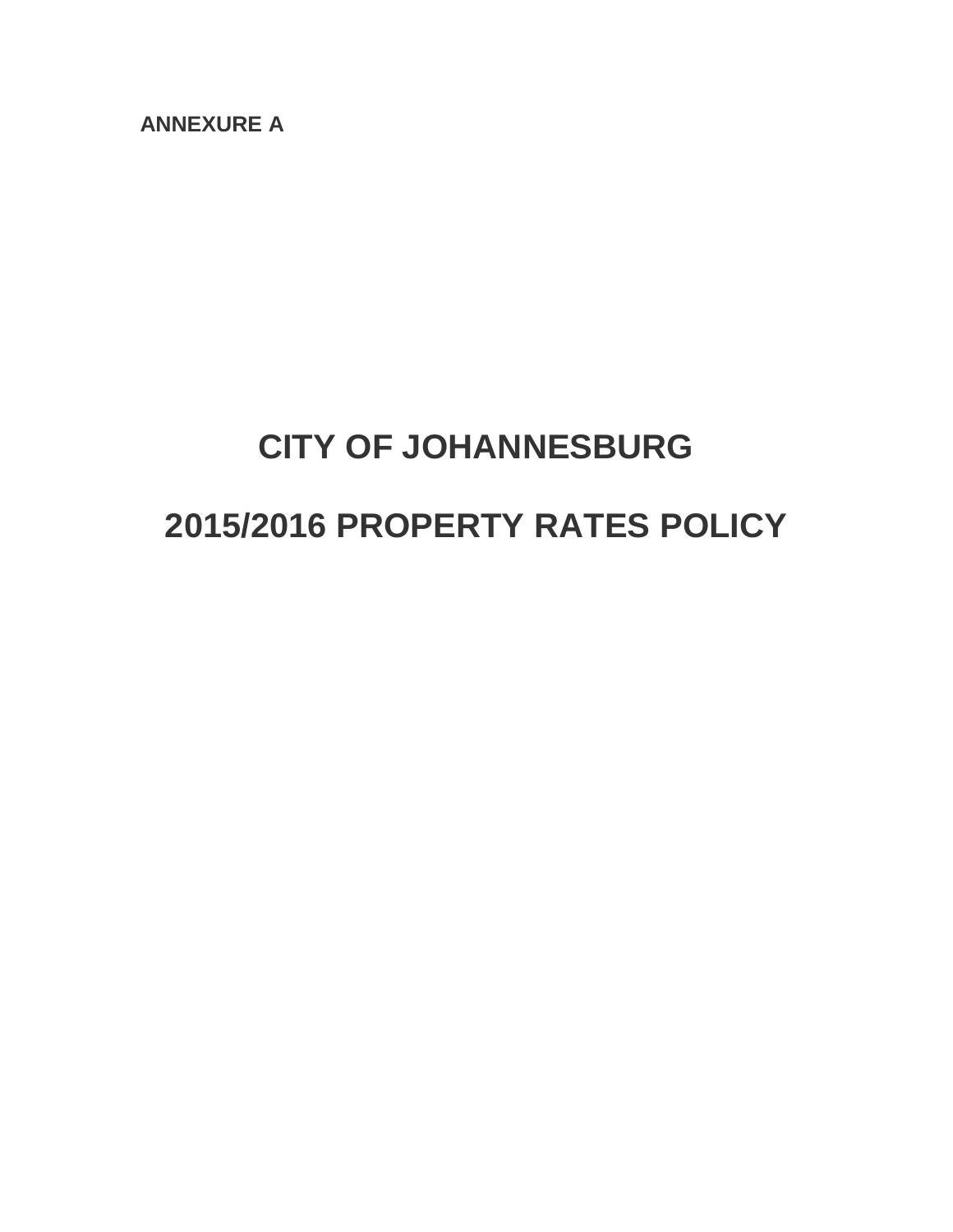**Table of Contents**

**PAGE NO**

| 1. | Interpretation                                             | 2 <sup>1</sup>  |
|----|------------------------------------------------------------|-----------------|
| 2. | <b>Legislative Background</b>                              | 4               |
| 3. | <b>Objectives of the Policy</b>                            | 5               |
| 4. | Date of Implementation                                     | 6               |
| 5. | <b>Categories of Property for Levying of Differential</b>  |                 |
|    | <b>Rates</b>                                               | 6               |
| 6. | <b>Clarification of Categories of Property</b>             | $\overline{7}$  |
| 7. | <b>Categories and Conditions of Ownership for Purposes</b> |                 |
|    | of Exemptions, Reductions and Rebates                      | 12 <sub>2</sub> |
| 8. | <b>Special Rating Areas</b>                                | 19              |
| 9. | <b>Liability for Rates</b>                                 | 19              |
|    | 10. Dealing with Applications                              | 20              |
|    | 11. Tariff Ratios for Differential Rating                  | 21              |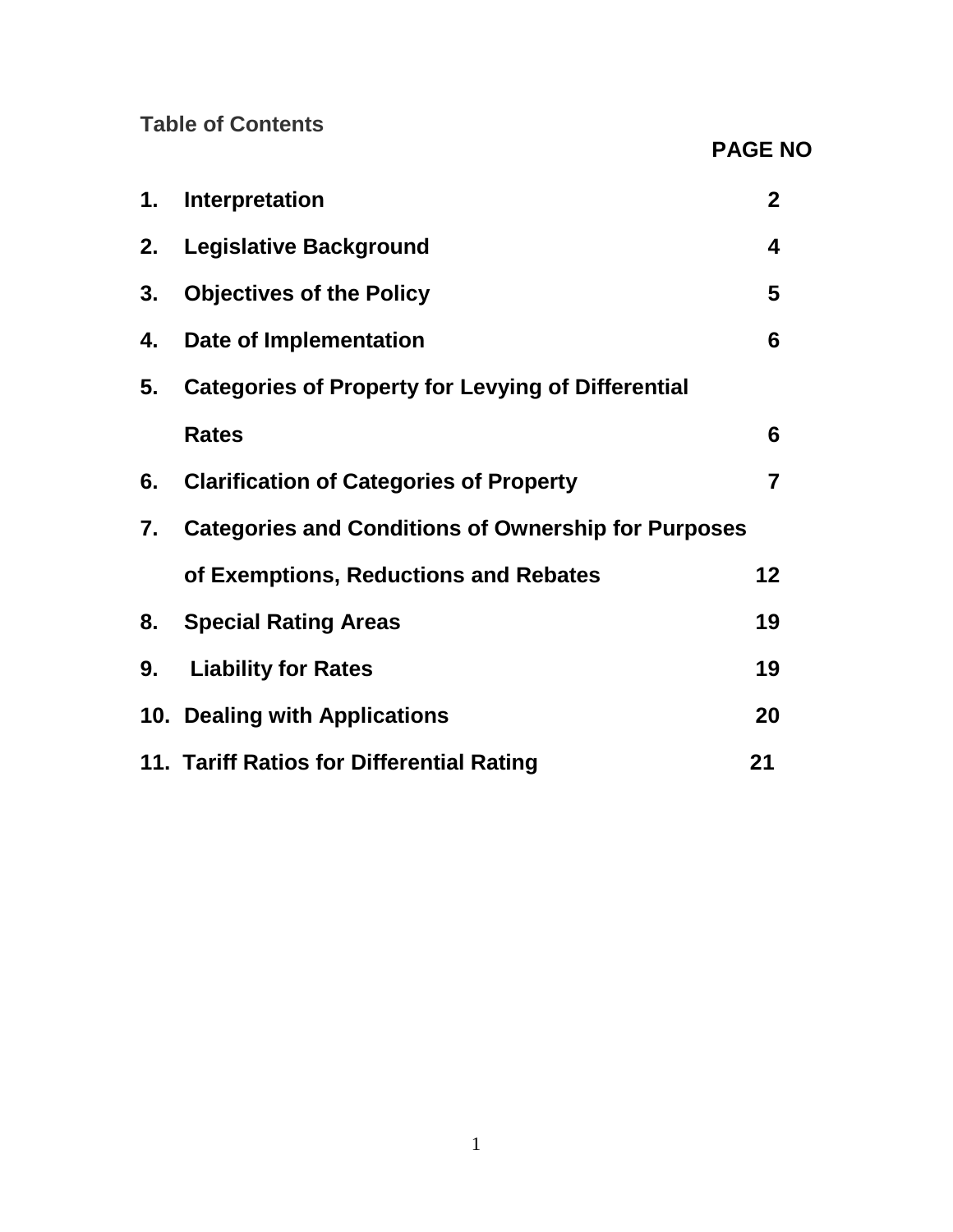# **1. INTERPRETATION**

(1) In this Policy, any word or expression to which a meaning has been assigned in the Act bears that meaning and, unless the context otherwise indicates –

"**agricultural holding**" means an area of land registered as an agricultural holding under the Agricultural Holdings (Transvaal) Registration Act, No. 22 of 1919;

**"***bona fide* **farmer"** means the owner of a property who is taxed by the South African Revenue Services as a farmer;

**"City of Johannesburg Poverty Index"** means the poverty index determined by Council from time to time which index identifies levels of financial need in terms of the City's Expanded Social Package;

**"consent use"** means the purpose for which land may lawfully be used, and for which buildings may be erected and used only with the consent of the Council;

**"Council"** means –

(a) the Metropolitan Municipality of the City of Johannesburg established by Provincial Notice No. 6766 of 2000, as amended, exercising its legislative and executive authority through its municipal Council; or

(b) its successor in title; or

(c) a structure or person exercising a delegated power or carrying out an instruction, where any power in this policy has been delegated or sub-delegated, or an instruction given, as contemplated in section 59 of the Systems Act; or

(d) in respect of ownership of property, rateability and liability for rates, a service provider fulfilling a responsibility assigned to it through a service delivery agreement in terms of section 81(2) of the Systems Act or any other law, as the case may be;

**"current monthly rates"** means the rate levied on a property divided into monthly payments;

**"financial year"** means any period commencing on 1 July of a calendar year and ending on 30 June of the next succeeding calendar year;

**"fit for purpose built**" used in connection with a structure, means that the structure is fit for use/habitation for purpose for which it was built;

**"MFMA"** means the Local Government: Municipal Finance Management Act, 56 of 2003;

**"municipal property"** means property owned, vested or under the control and management of the Council or its service provider in terms of any applicable legislation;

**"permitted use"** means in relation to a property, means the limited purposes for which the property may be used in terms of -

(a) any restrictions imposed by -

- (i) a condition of title;
- (ii) a provision of a town planning of land use scheme; or
- (iii) any legislation applicable to any specific property or properties; or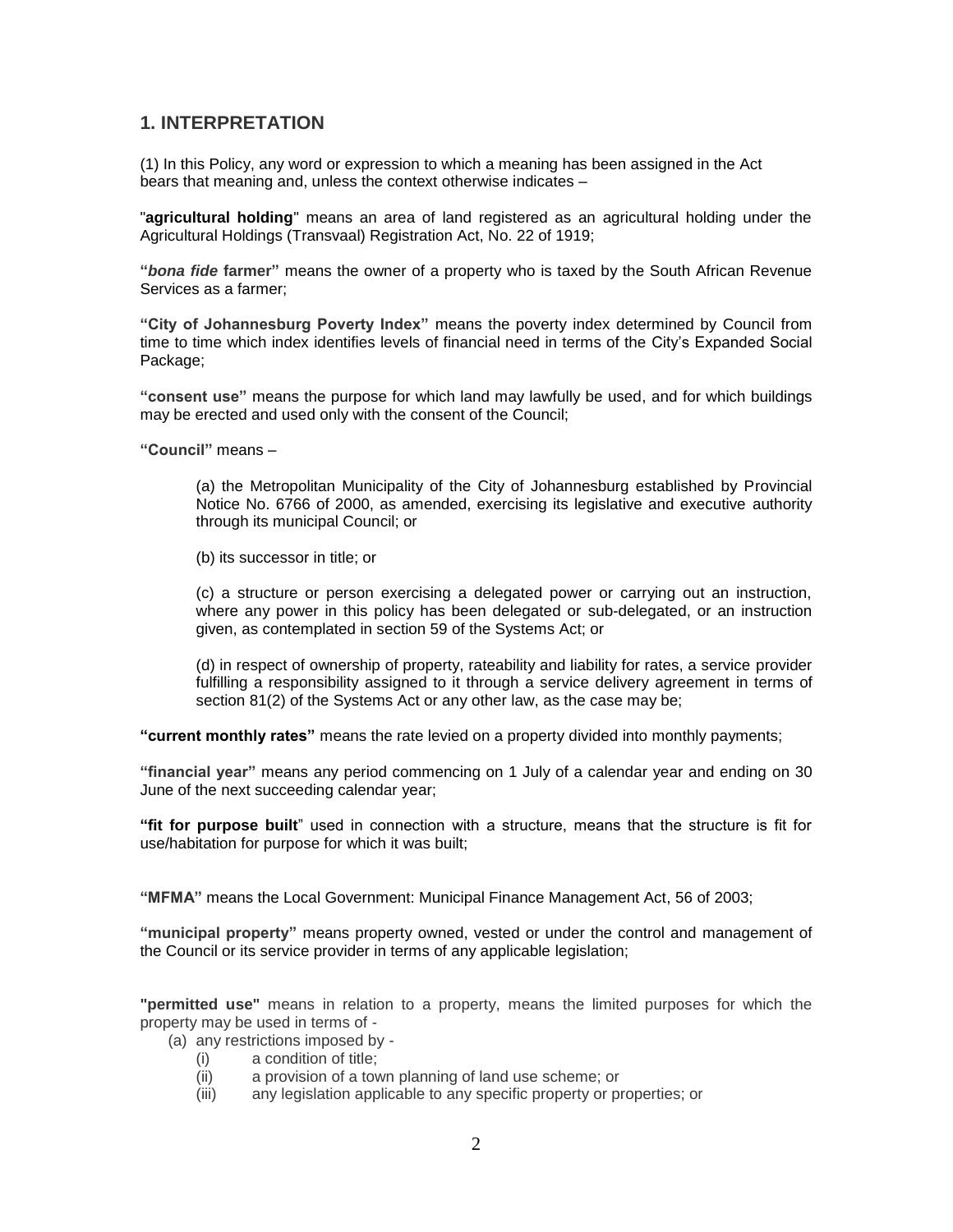(b) any alleviation of any such restrictions;

**"privately owned property"** means property not owned or vested in the state or an organ of state;

**"public service infrastructure"** means public service infrastructure as defined in the Act;

**"rateable property"** means property on which a municipality may in terms of Section 2 levy a rate, excluding property fully excluded from the levying of rates in terms of section 17;

**"ratepayer"** means any owner of rateable property as well as any owner of rateable property held under sectional title, situated within the area of jurisdiction of the Council;

**"regulation"** means a regulation promulgated in terms of the Act;

**"school"** means a school as defined in the South African Schools Act 84 of 1996; are we doing anything with private schools

**"Sectional Titles Act"** means the Sectional Titles Act, 95 of 1986;

"**Sectional titles property**" means sectional title units as defined in the Sectional Titles Act, 95 of 1986;

**"service provider"** means a service provider contemplated in paragraph (d) of the definition of Council;

**"State"** in so far as it relates to property owned and used by the State, means property owned and used by the National Government and Gauteng Provincial Government for the provision of community type services, including but not limited to police stations, hospitals and crematoria. All other property owned and used by the State will be classified in accordance with its zoning i.e. business for offices, residential for housing schemes and police flats etc;

**"State social security grant"** means any social assistance granted in terms of the Social Assistance Act 59 of 1992;

**"Structures Act"** means the Local Government: Municipal Structures Act, 117 of 1998;

**"Systems Act"** means the Local Government: Municipal Systems Act, 32 of 2000;

**"technical and other colleges"** means a public college and a private college as contemplated in the Further Education and Training Colleges Act, 16 of 2006;

**"the Act"** means the Local Government: Municipal Property Rates Act 6 of 2004;

**"threshold"** means the reduction, as contemplated in section 15 of the Act, of residential property;

**"Town Planning Scheme"** means –

a town planning scheme, which is in operation as contemplated in the Town Planning and Townships Ordinance 25 of 1965 and the Town Planning and Townships Ordinance 15 of 1986; and any scheme or document which in terms of any applicable legislation is legally in operation and records or sets out, by means of maps, schedules or any other document, the development rights specifying the purpose for which land may lawfully be used or any buildings may be erected, or both;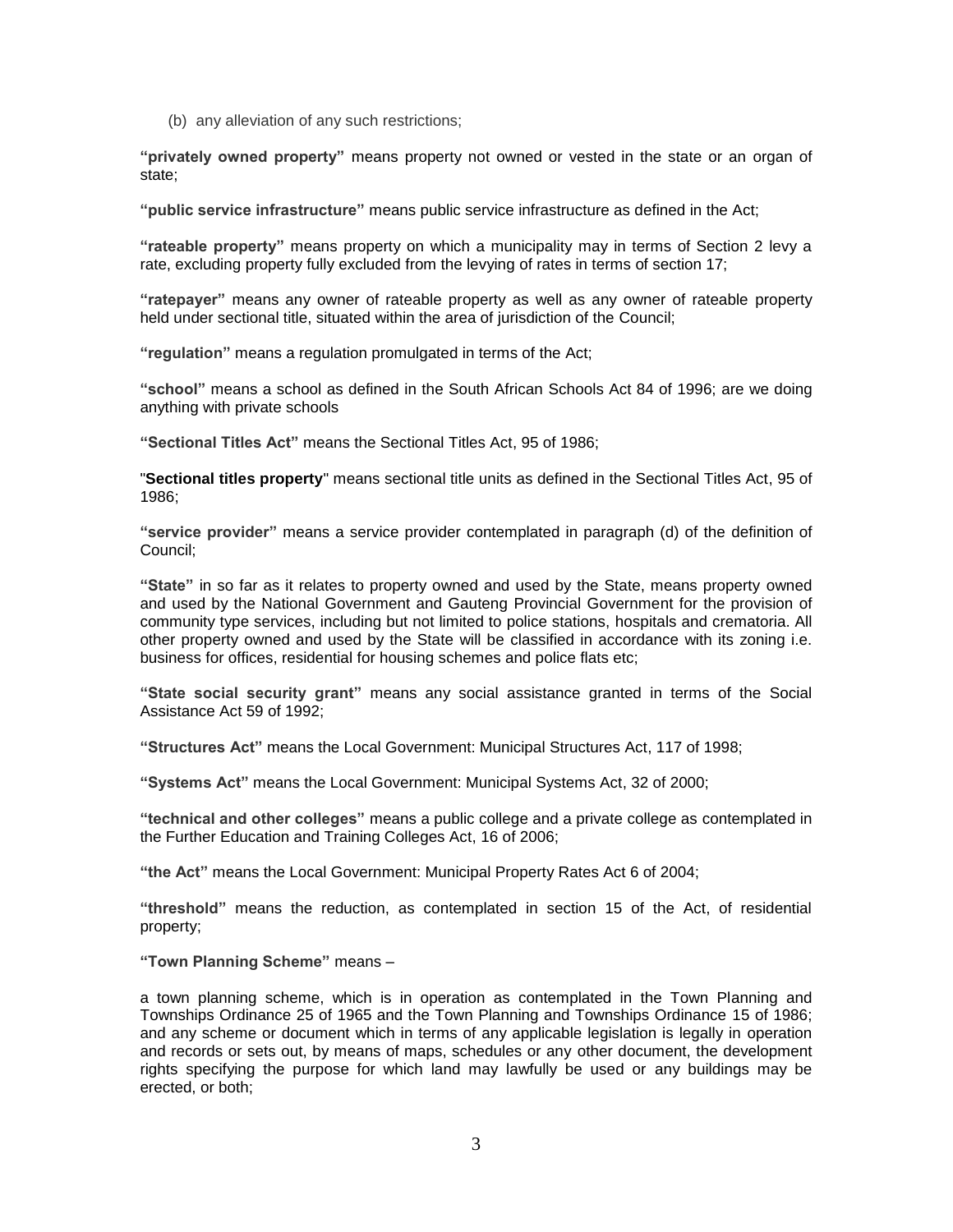**"university"** means any university and technikon as defined in section 1 of the Higher Education Act 101 of 1997;

**"zoning"** means the purpose for which land may lawfully be used or for which buildings may be erected or used, or both, as contained in any applicable Town Planning Scheme and "zoned" has corresponding meaning.

(2) Any word or expression –

(a) imparting any gender or the neuter includes both genders and the neuter, or

(b) imparting the singular only also includes the plural and vice versa, unless the context otherwise indicates.

# **2. LEGISLATIVE BACKGROUND**

(a) The Constitution of the Republic of South Africa 1996 empowers the Council to impose rates on property.

(b) In terms of section 4(1)(c) of the Systems Act, the Council may, inter alia, levy rates on property to finance operational expenditure of the Council.

(c) In terms of section 62(1)(f)(ii) of the MFMA, the Municipal Manager appointed in terms of section 82 of the Structures Act, must, in his capacity as the Council's accounting officer, ensure that the Council has and implements a rates policy.

(d) The Council:

(i) must, in terms of section 3(1) of the Act, adopt a policy consistent with the Act on the levying of rates on rateable property in the municipality;

(ii) must, in terms of section 6(1) of the Act, adopt by-laws to give effect to the implementation of its rates policy.

(iii) must, in terms of section 5(1) of the Act, annually review, and may, if necessary, amend this Policy. Proposals for reviewing this Policy must be considered by the Council in conjunction with its annual operating budget;

(iv) may, in terms of section 22 of the Act, levy an additional rate on property in a special rating area and, in doing so, may differentiate between categories of property;

(e) This Policy is drafted in compliance with the provisions of sections 3(1) and 6(1) of the Act and must be read within the context of the Act.

(f) Rates are levied in accordance with the Act as an amount in the Rand based on the market value of all rateable property as reflected in the valuation roll and any supplementary valuation roll, as contemplated in Chapters 6 and 8, respectively, of the Act.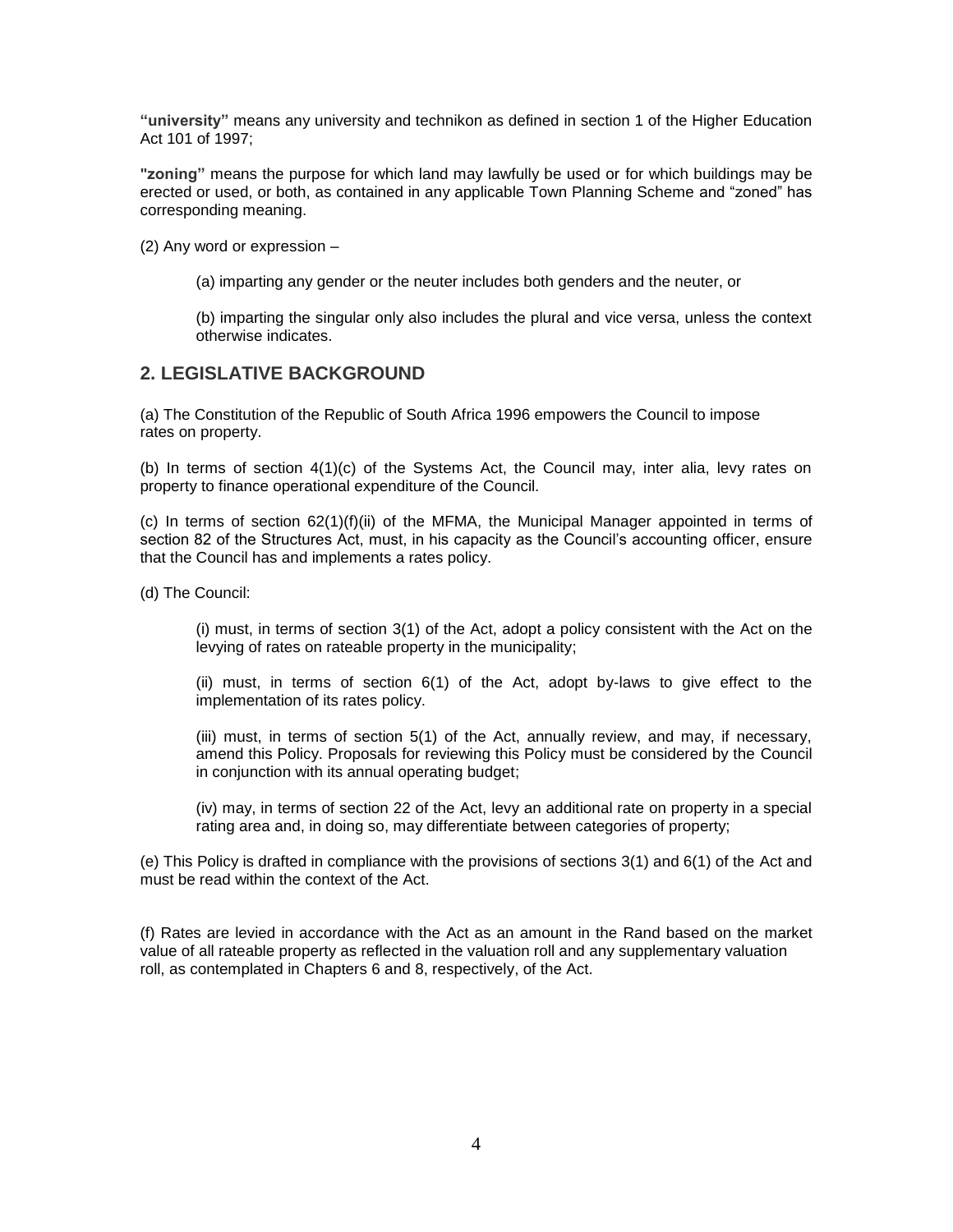# **3. OBJECTIVES OF THE POLICY**

The key objectives of this Policy are to:

- (a) ensure that all owners of rateable property are informed about their liability for rates;
- (b) specify relief measures for ratepayers who may qualify for relief or partial relief in respect of the payment of rates through exemptions, reductions and rebates as contemplated in section 15 of the Act;

(c) empower the Council to specify a threshold at which rating in respect of residential properties may commence as provided for in section 15 of the Act read with section 17 (1)(h), which it is hereby authorised to do;

(d) set out the criteria to be applied by the Council if it  $-$ 

- (i) increases rates; and
- (ii) levies differential rates on different categories of property;

(e) provide for categories of public benefit organisations, approved in terms of section 30(1) of the Income Tax Act 58 of 1962, which are ratepayers, and may apply to the Council for relief from rates;

(f) recognise the State and the owners of public service infrastructure as property owners;

- (g) encourage the development of property;
- (h) ensure that all persons liable for rates are treated equitably as required by the Act; and
- (i) provide that any rebate contemplated in paragraphs 7 of this Policy is to benefit the owner in occupation of the property.

(j) To determine the level of increases in rates, the criteria to be applied may include the following:

- (i) the inflation rate as indicated by the consumer price index excluding mortgage bonds;
- (ii) the financing of increased operating expenditure;
- (iii) the financing of additional maintenance expenditure;
- (iv) the additional cost of servicing debt included in the operating budget of the Council;
- (v) the augmentation of any revenue shortfall;
- (vi) the financing from the annual operating budget of expenditure related to anything the Council is lawfully empowered to do for which provision has to be made in the budget;
- (vii) the taking into consideration of the medium term budget growth factors as determined by National Treasury;
- (viii) In addition to the criteria specified in subparagraph (3) above, the following criteria is taken into account in determining whether a differential rate should be applied:

(a) the need to promote economic development;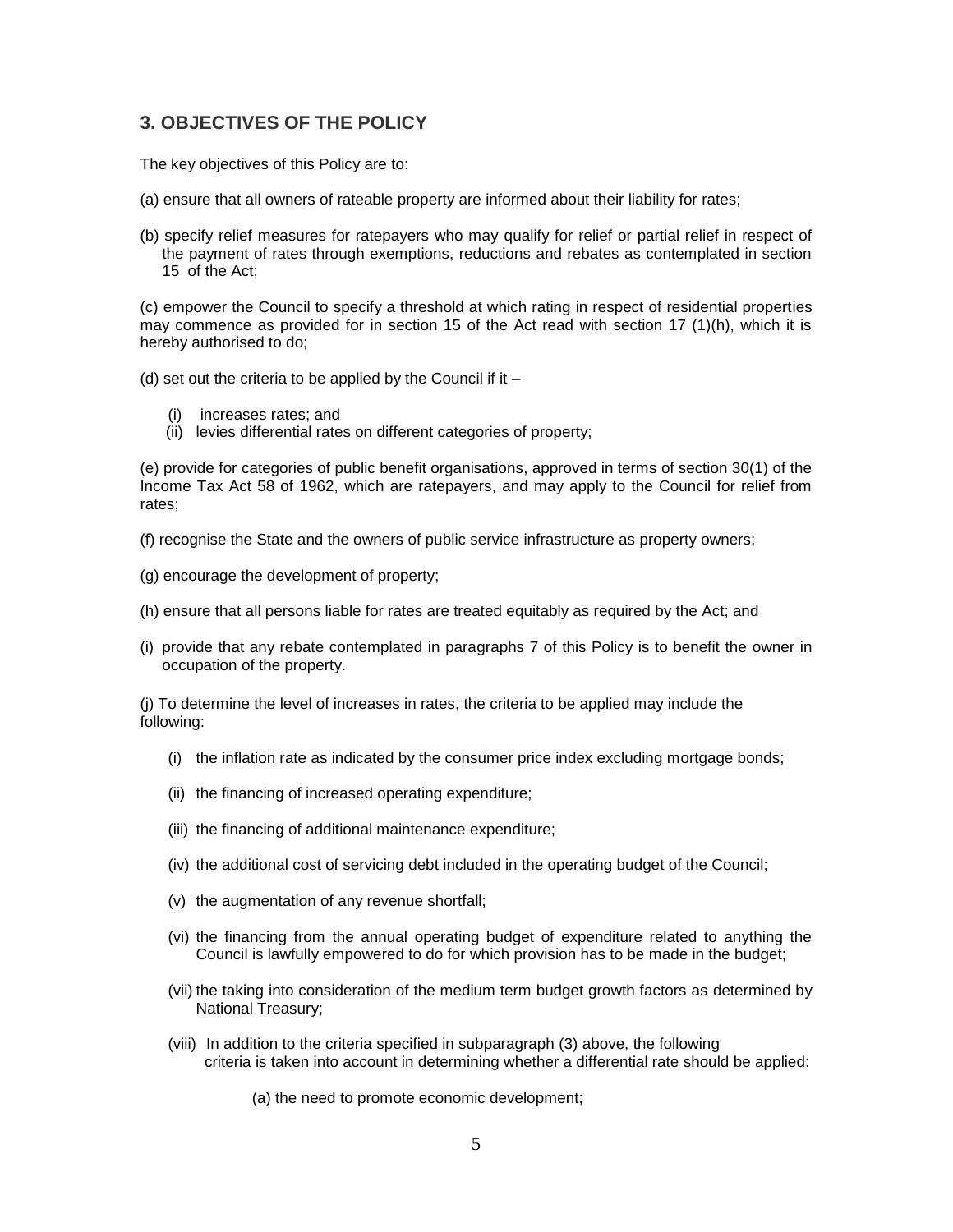- (b) any administrative advantages in applying a differential rate; and
- (c) the need to alleviate the rates burden on the owners of any particular category of property specified in paragraph 7.
- (k) Exemptions, rebates and reductions may only be granted as provided for in the Rates Policy.

## **4. DATE OF IMPLEMENTATION**

The Policy will be effective from 1 July 2015 and is subject to review on an annual basis.

# **5. CATEGORIES OF PROPERTY FOR LEVYNG OF DIFFERENTIAL RATES**

- (1) The Council levies different rates for different categories of rateable property in terms of section 8 of the Act. All rateable property will be classified in a category and will be rated based on the category of the property from the valuation roll which is based on the primary permitted use of the property, unless otherwise stated. For purposes of levying differential rates in terms of section 8, the following categories of property are determined in terms of sections 3(3)(b) and 3(3)(c) of the Act:
- (2) The categories are as follows:
	- **(a) Business and Commercial**
	- **(b) Sectional Title Business**
	- **(c) Sectional Title Residential**
	- **(d) Sectional Title Other**
	- **(e) Residential Property**
	- **(f) Residential with consent use**
	- **(g) Municipal**
	- **(h) State**
	- **(i) Farming**
	- **(j) Public Service Infrastructure**
	- **(k) Agricultural Business**
	- **(l) Agricultural Residential**
	- **(m) Agricultural other**
	- **(n) Vacant Land**
	- **(o) Mining**
	- **(p) Education**
	- **(q) Religious**
	- **(r) Public Service Infrastructure-Private**
	- **(s) Private open space**
	- **(t) Public Benefit**
	- **(u) Multipurpose Residential**
	- **(v) Multipurpose Business**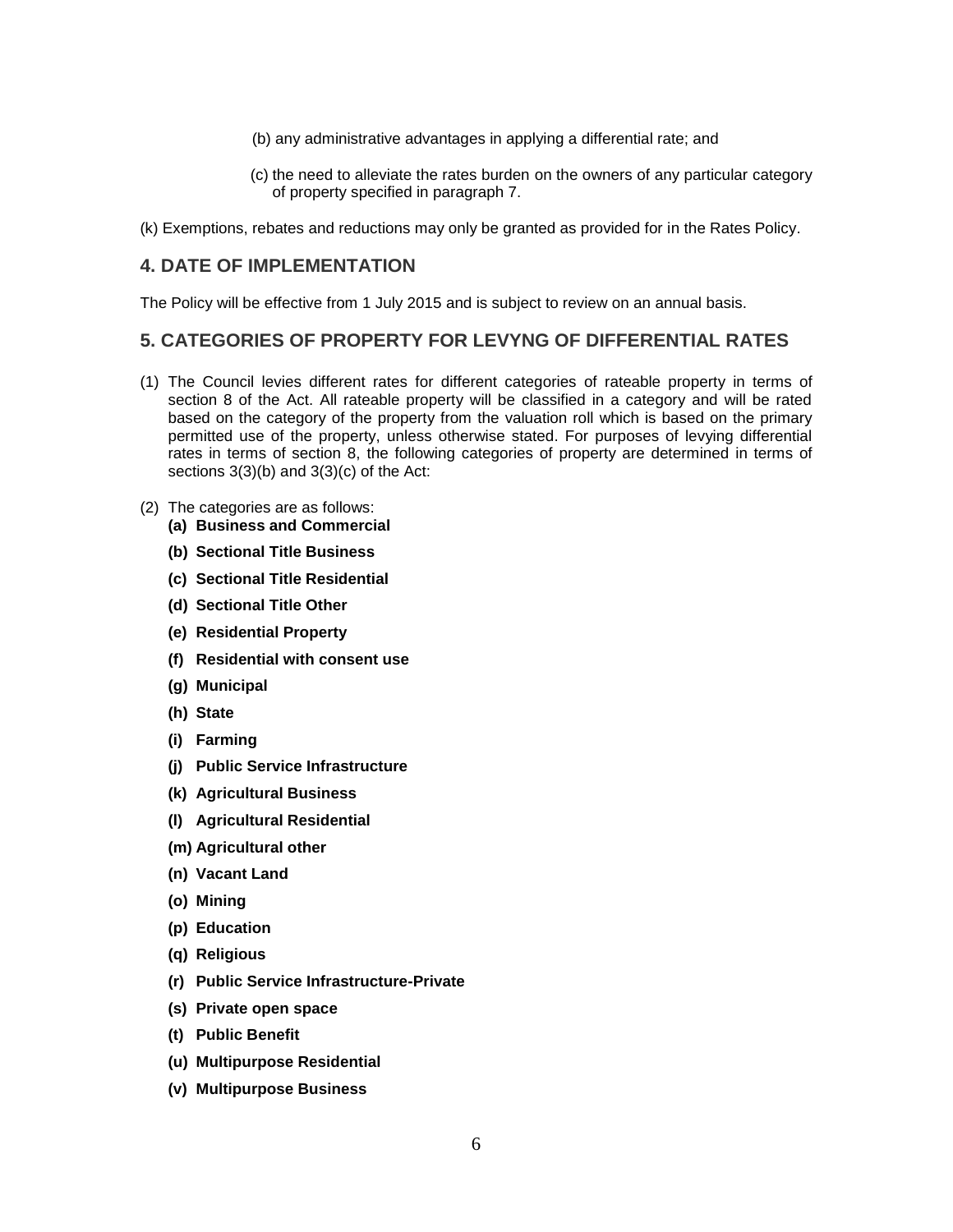#### **(w) Illegal use**

# **6. CLARIFICATION OF CATEGORIES OF PROPERTY**

#### **(a) Business and Commercial**

Property in this category includes:

- (i) property zoned for business, commercial or industrial purposes;
- (ii) property used for game farming and / or eco–tourism;
- (iii) property used as a race course for any racing in connection with which betting is carried on by means of a totalizator or otherwise;
- (iv) Property zoned private open space used for recreational or sporting facilities.
- (v) Property zoned general, special, undetermined, aerodrome, amusement and zoning unresolved which is used for business and commercial or industrial purposes, unless such property is used for residential purposes in which case the residential rate will be applied. The residential property value reductions and rebates will be applicable to such properties used for residential purposes. The property owner should apply at Rates and Taxes department and the category will be applicable from the date of application.
- (vi) Properties zoned and used for parking which is privately owned;
- (vii) Property for which a business or commercial consent use has been granted by the Council;
- (viii) Property zoned public open space used for recreational or sporting facilities.

#### **(b) Sectional Title Business**

Property in this category includes:

- (i) Sectional Title properties that are zoned for business or have businesses operating therefrom;
- (ii) Where a property not zoned residential has been developed and is used exclusively as residential, the residential tariff will be applicable on application. The property owner must submit a declaration as to the purpose for which the property is being used, so that it can be rated accordingly. The residential property value reductions and rebates will be applicable to such property;
- (iii) Where a property is used for residential purposes, notwithstanding that it is zoned for any other purpose, the owner of such property may apply to the Council in writing for the levying of residential rates. The Council has the right to call for documentary evidence and/or conduct a physical inspection of the property. Where the actual usage is primarily residential, the residential rates and property value reductions and rebates will apply to such property. The changes that will be done on the billing system they will be effective from date of application.

#### **(c) Sectional Title Residential**

This category includes sectional title properties, zoned residential, zoned special for residential use and used exclusively for residential purposes.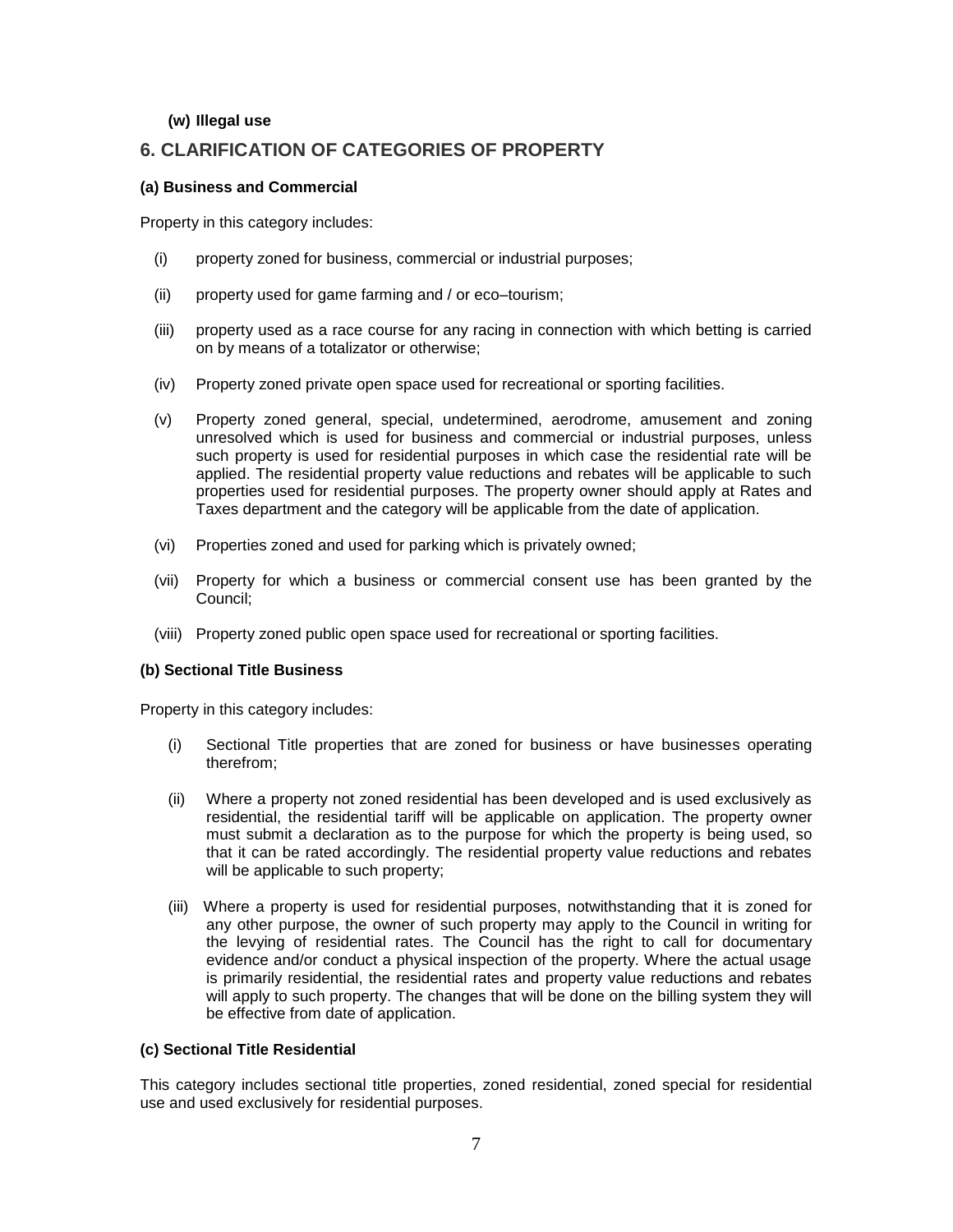#### **(d) Sectional Title Other**

- (i) This category includes structures within a sectional title complex zoned residential that need to be valued separately including but not limited to garages, maids quarters, security houses. These structures will be rated at the residential tariff.
- (ii) These structures will be rated at the residential tariff but will not qualify for residential threshold rebate.

#### **(e) Residential Property**

This category includes:

- (i) Property zoned and used for residential purposes and property zoned special for residential purpose but excluding any property zoned business or commercial with a residential component or property zoned residential with a business or commercial consent use.
- **(f) Residential with consent Use**
	- (i) Any property zoned for residential purposes in respect of which a consent use has been granted for any business, commercial or industrial purpose shall be categorised as residential with consent use;
	- (ii) Consent use granted on any property other than that referred to in (i) above, will result in that property being categorised at the rate applicable to the purpose for which the consent has been granted;
	- (iii) If consent use lapses, falls away by the effluxion of time, is withdrawn or ceases to be applicable for any other reason, the owner of the property concerned may apply to the Council for the re-instatement of the residential rate. If approved, the residential rate shall be re-instated as from the date that the Council is satisfied that the property is being used for residential purposes only in terms of the zoning thereof;
	- (iv) Where a residential property with a market value less than that specified in the threshold is partially used for non-residential consent purposes, such property will remain in the category of residential.

#### **(g) Municipal**

In terms of section  $7(2)(a)(1)$  of Property Rates act no rates will be levied on municipal owned properties.

- **(h) State**
	- (i) Property owned by the National and Gauteng Provincial Government is rateable and will be categorized according to the zoning of the property;
	- (ii) If property owned by the National and Gauteng Provincial Government has a zoning which permits the provision of residential accommodation, the property will be classified as "residential" and the residential rate will be applicable upon presentation of a Certificate of Occupancy;
	- (iii) Only if the property owned by the National and Gauteng Provincial Government is used for the provision of community-type services, will it be categorised as "State" in which case the rate for State owned property will be applicable.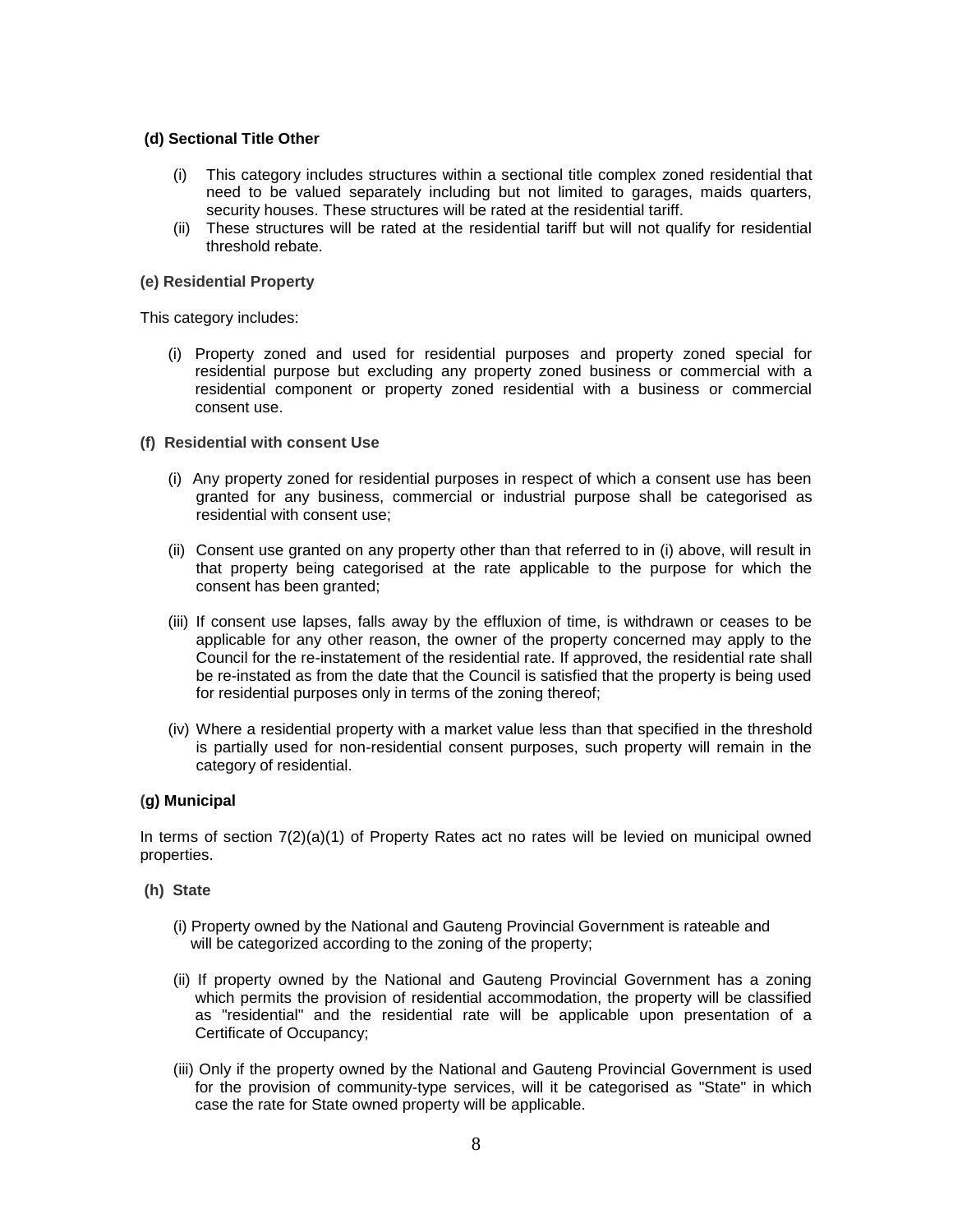#### **(i) Farming (Agricultural purpose)**

#### **Property in this category includes;**

- (i) Property referred to in the definition of agricultural property in the act.
- (ii) Property zoned as agricultural/farming and used predominately for bona fide farming purpose. This category excludes property used for purposes of eco-tourism, game farms or equestrian estates, the production of non-edible farm produce and agricultural holdings /small holdings.
- (iii)Agricultural/farming property not predominantly used for *bona fide* farming purposes, shall be rated according to the category of the actual use thereof.

#### **(j) Public Service Infrastructure**

Property falling within this category shall be rated at a rate determined by applying the prevailing ratio as prescribed by Regulation. This will also include properties owned by the National Government and the Gauteng Government that are zoned:

- (i) Properties zoned cemetery owned by National and Provincial Government, community facility, parking, pedestrian mall, proposed new roads and widening, existing public roads reservoir, SAR, Spoornet and sewage farms.
- (ii) Any property not falling within the ambit of subparagraph (1) used for anything other than public service infrastructure shall be deemed to be business and commercial for the purposes of levying a rate.
- (iii) This category of property qualifies for 30% value reduction as set out in Section 17(1)(a) of Property Rates act.

#### **(k) Agricultural Business**

Agricultural holdings from which a business or commercial activity is undertaken shall be rated according to the business and commercial rate unless the owner can prove that he/she is a *bona fide* farmer.

#### **(l) Agricultural Residential**

Agricultural holdings and farm portion shall be rated according to the tariff for this category, unless the owner can prove that he/she is a *bona fide* farmer.

#### **(m) Agricultural Other**

- (i) This category consists of agricultural holdings and farm portion that are not used for residential or business (for example, nursery) purposes.
- (ii) Agricultural holdings where an industrial or horticultural activity is undertaken shall be rated according to the business and commercial rate unless the owner can prove that he/she is a *bona fide* farmer.
- (iii)This category of property shall not benefit from residential threshold rebate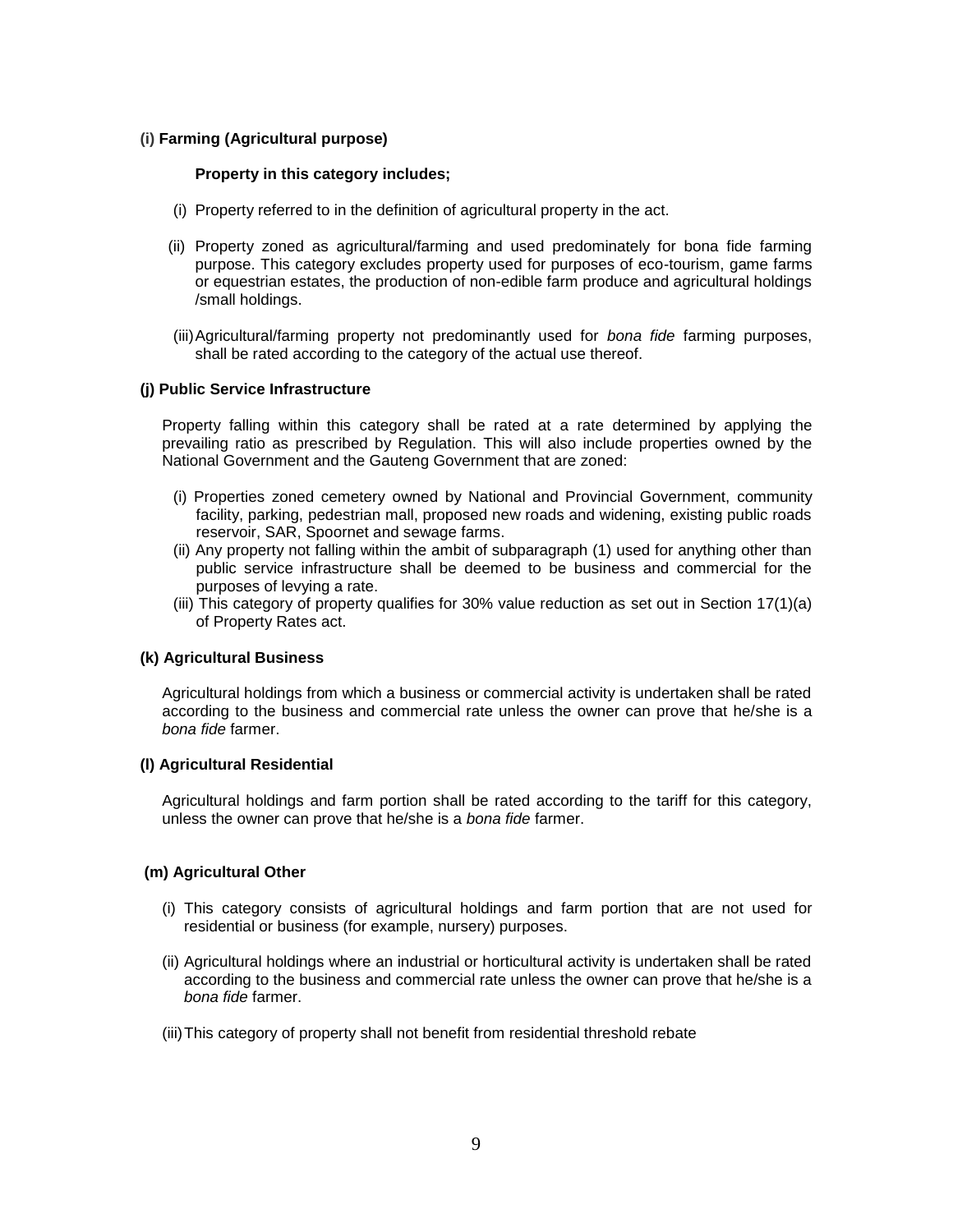#### **(n) Vacant Land**

This category includes the following:

- (i) Land without a zoning, zoning unresolved, deproclaimed mining land and any undeveloped land/ erf within a proclaimed township or within a land development area..
- (ii) Land in this category shall not benefit from any exemption, reduction or rebate. Property will continue to be rated as vacant until such time as the Council issues a Certificate of Occupancy or final inspection.
- (iii)Vacant land owned by individual for development of residential property, if developed within the two year will be charged residential tariff backdated to year one. Owner of the land must apply to the City adjustment
- (iii) The tariff applicable to vacant land will take precedence over the tariff applicable to the property category where such land is vacant except for (iii)and (iv).
- (iv) The rate applicable to vacant land will take precedence over the rate applicable to the category in which the property would have fallen had it not been vacant land.

#### **(o) Mining**

This category refers to property actually used for mining purposes or purposes incidental to mining operations, which property will be rated as if zoned business, commercial.

#### **(p) Education**

This category refers to property owned by educational institutions that are registered with the Gauteng Department of Education and South African Revenue Services in terms of Section 30 of the Income Tax Act 58 of 1962 that provide education and development services as contemplated in Item 4 of the Ninth Schedule to that Act. Property owner are required to provide proof of registration with the Gauteng department of Education

#### **(q) Religious**

This category refers to property zoned religious or ecclesiastic registered in the name of and used primarily as a place of public worship by a religious community, including an official residence registered in the name of that community which is occupied by an office–bearer of that community who officiates mainly at services at that place of worship.

#### **(r) Public Service Infrastructure-Private**

Property falling within this category shall be rated at the rate applicable to Public Service Infrastructure. This includes:

- (i) Privately owned land comprising a developed internal roadway network and access control that cannot be separately sold within a complex.
- (ii) Storm-water control measures within a complex.
- (iii) Property zoned and used as cemetery and privately owned
- (iv)This category of property does not qualify for the 30% value reduction as set out in Section 17(1)(a) of Property Rates act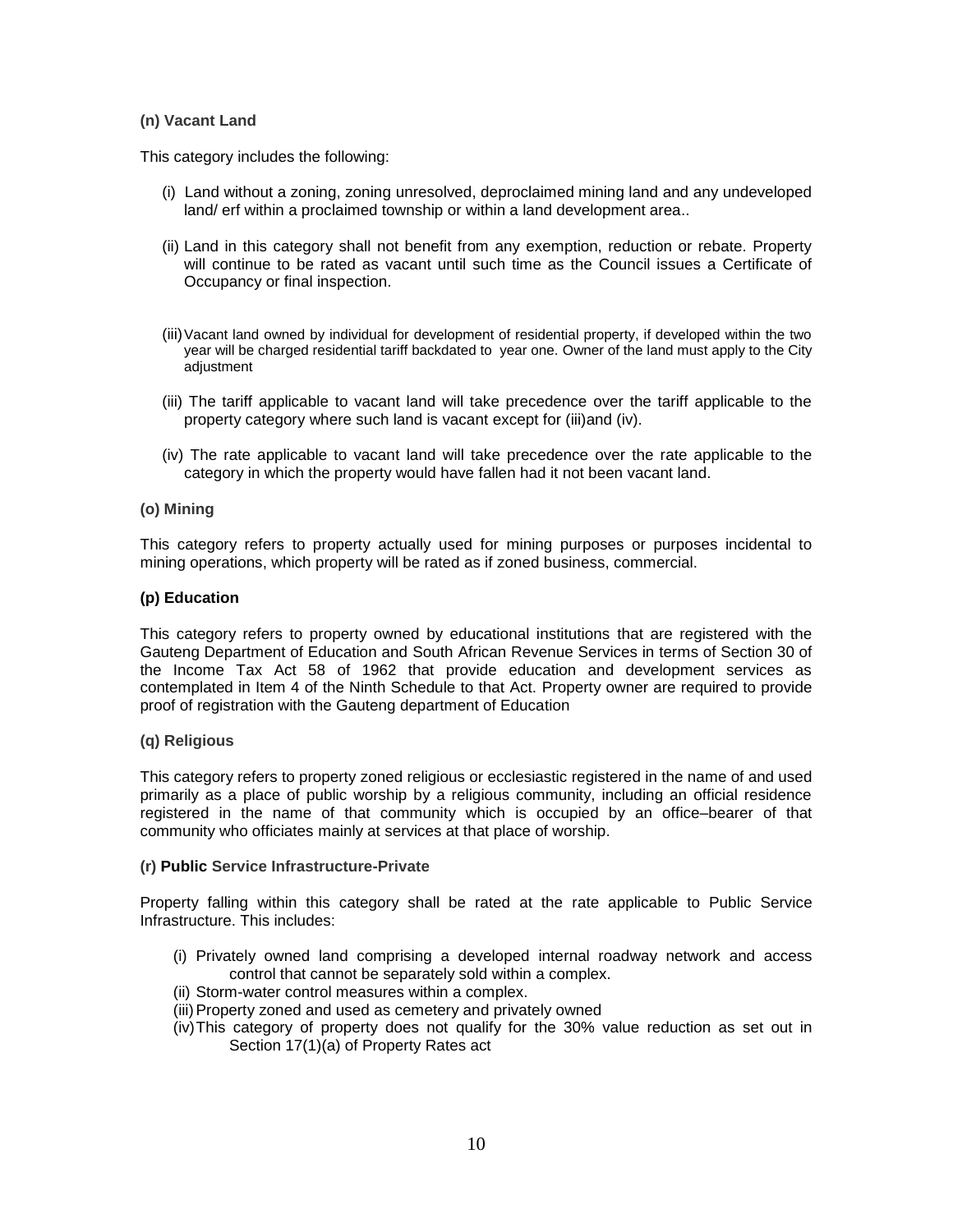## **(s) Private Open Space**

Private open space includes recreational and or sporting facilities. Property in this category shall be rated at the tariff applicable to public service infrastructure provided that:

- (i) The sporting facility property is used 80% for sports activities;
- (ii) The Club is active and it must prove to the City that it is involved in sports development programmes for previously disadvantaged communities;
- (iii) The organization is registered with SARS and an association without gain;
- (iv) The organization provides the City with 3 year audited financial statements and should prove to the City that it is not in a financial position to pay the full rates;
- (v) This category of property does not qualify for the 30% value reduction as set out in Section 17(1)(a) of Property Rates act

#### **(t) Public Benefit Organisation**

Property in this category shall be rated according to the prevailing nationally promulgated rates ratio based on usage of property subject to:

- (i) The Public benefit organisation shall apply to the City to be recognised as such.
- (ii) The Public benefit organisation shall provide the City with 3 year audited financial statements and should prove to the City that it is not in a financial position to pay the full rates.
- (iii) A public benefit organisation is required to provide a specified public benefit service as set out in terms of Section 30 of the Income Tax Act. Notwithstanding the provisions of subparagraph (1), property which is used in conflict to its zoning will be rated at the tariff applicable to business and commercial.
- (iv) Any property not falling within the ambit of subparagraph (1) shall be deemed to be business and commercial for the purposes of levying a rate.

#### **(u) Multipurpose Residential**

- (i) This category comprises of properties with multiple zonings, one of which is residential.
- (ii) Where the property is actually used predominantly (i.e. 51% or more of the area of the building) for residential purposes, the entire property will be rated according to the residential rate.
- (iii)To qualify for the residential rate the owner must submit a declaration duly certified as correct by a registered town planner or architect that the property is being used predominantly for residential purposes as envisaged in (ii) above.
- (iv)If the dominant use is not residential but some other permitted use, the rate applicable to the predominant use will apply.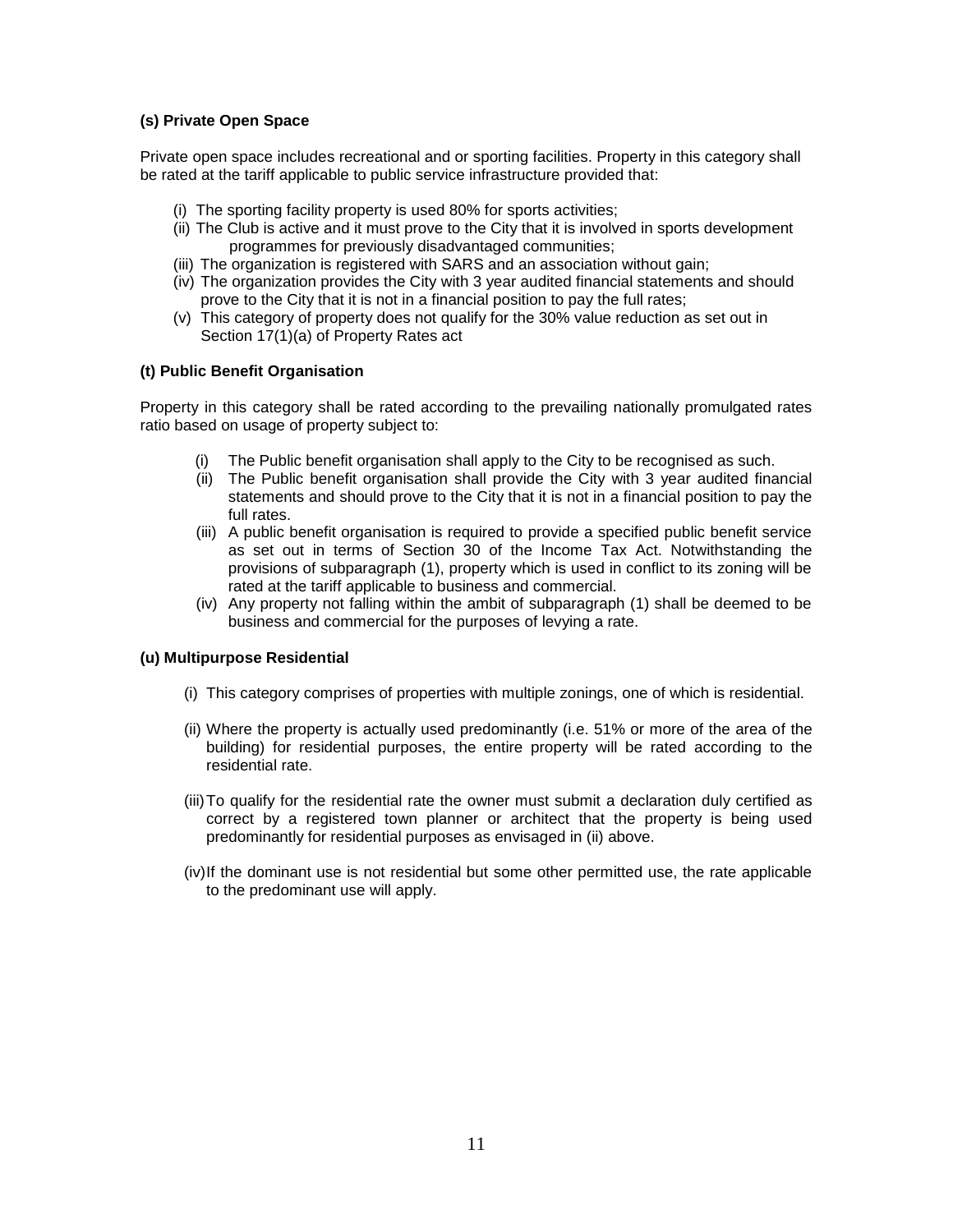#### **(v) Multipurpose Business**

Where a property's zoning allows for more than one permitted use and where the use of the property is used dominantly (fifty plus one percent) for business and commercial purposes the entire property will be rated in accordance with the business rate.

- (i) This category comprises of property with multiple zonings, one of which is business/commercial purposes.
- (ii) Where the property is actually used predominantly (i.e. 51% or more of the area of the building) for business/commercial purposes, the entire property will be rated in accordance with the business residential rate.
- (iii) If the dominant use is not business/commercial but some other permitted use, the rate applicable to the predominant use will apply.

#### **6.1 Illegal use**

- (i) This category comprises all properties that are used for a purpose (land use) not permitted by the zoning thereof in terms of any applicable Town Planning Scheme or Land Use Scheme; abandoned properties and properties used in contravention of any of the Council's By-laws and regulations, which include the National Building Regulations and Building Standards Act, 103 of 1977, and any Regulations made in terms thereof.
- (ii) The rate applicable to this category will be determined by the City on an annual basis. The City reserves the right to increase this penalty tariff higher than other tariffs.

#### **6.2 General**

Any property not falling within the ambit of category (a) to (v) that is zoned and used for different purposed other than what is covered in category (a) to (v) shall be deemed to be business and commercial for the purposes of levying a rate. This will also include; any zoning that is not covered in category (a) to (v).

#### **7. CATEGORIES AND CONDITIONS OF OWNERSHIP FOR PURPOSES OF EXEMPTIONS, REDUCTIONS AND REBATES FOR RESIDENTIAL CATEGORY.**

The City will not levy a rate on the first part of the value up to R200 000 of the market value as per the Valuation Roll:

- on the first R15 000 on the basis set out in section  $17(1)(h)$  of the MPRA; and
- on the balance of the market value up to R185 000 in terms of section 15 of the Act in respect of residential properties, provided that the Council may from time to time during its annual budget process contemplated in section 12 (2) of the Act determine, as threshold, the amount to be deducted from the market value of residential properties, as a result of which rates will only be determined on the balance of the market value of such properties after deduction of the threshold amount.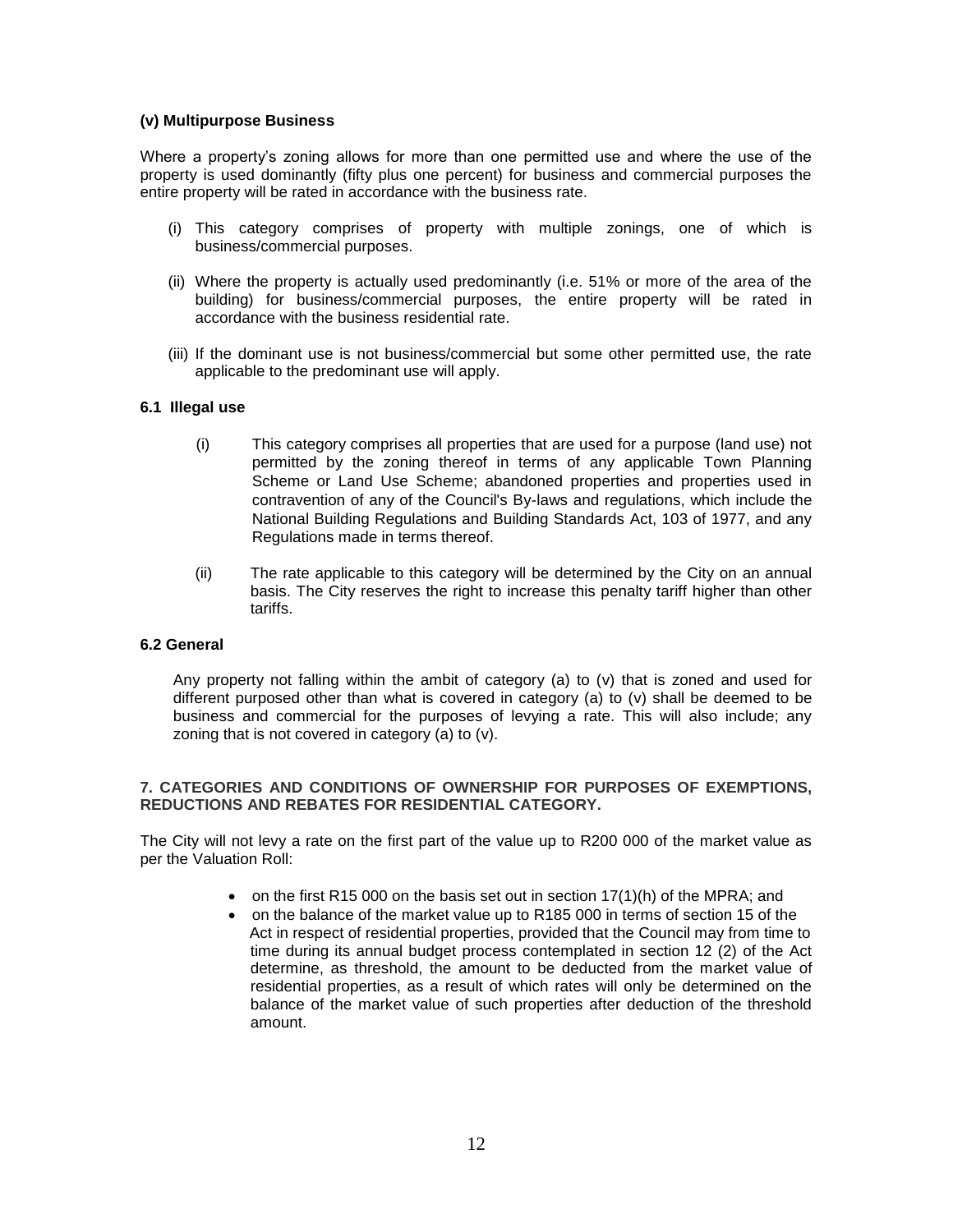#### **(1) Extended Social Package**

- (a) This category consists of residential properties owned and occupied by natural persons who have limited income and who are not pensioners, but can show that his or her annual income falls below the limit determined by Council.
- (b) The owner must apply every six month for the Council's approval for extended social package on a form prescribed by the Council, accompanied by such proof as the Council may reasonably require to substantiate any entitlement to a rebate contemplated in this category;
- (c) The conditions are as follows:
	- (i) The owners must own and occupy the property concerned.
	- (ii) The owners must achieve a score on the City of Johannesburg Poverty Index as specified below.
	- (iii) The value of the property may not exceed R450 000.
- (d) The extent of the rebate will depend on the applicant's score on the City of Johannesburg Poverty Index:
	- greater than zero but not exceeding 34 points: 70% of the current monthly rate;
	- greater than 35 points: 100% of the current monthly rate.

#### **(2) Owners dependent on pensions**

- (a) This category consists of residential properties owned and occupied by pensioners.
- (b) The conditions for this rebate are as follows:
- (i) The owner must have reached the age of 60 years;
- (ii) The owner must own and occupy the property;
- (iii) The value of the property may not exceed R2 000 000;
- (iv) This category also applies to property owners who have become pensioners due to injury;
- (v) An owner of a property in this category, must apply for the Council's approval of a rebate on a form prescribed by the Council, accompanied by their most recent income tax assessment issued by the South African Revenue Service or other proof of income acceptable to the Council;
- (vi) A rebate shall be granted for a maximum duration of the Valuation roll provided that:
	- (aa) it shall be necessary to reapply if the status of the beneficiary changes within the period; and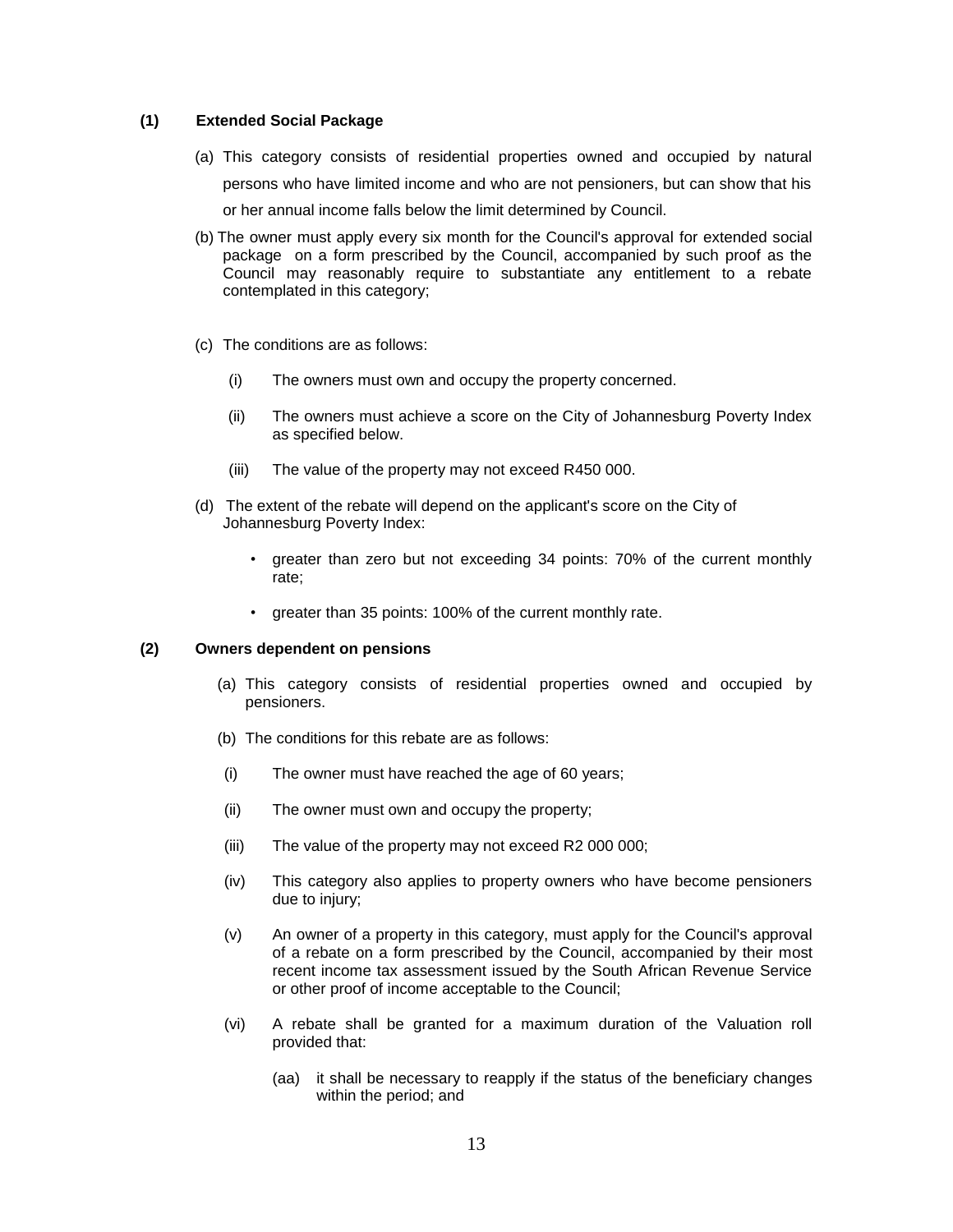- (bb) the beneficiary shall notify the Council in writing of any event that causes a change in his financial status that may affect the granting of the rebate.
- (vii) No retrospective rebates will be granted.
- (viii) Application shall be made prior to the expiry of the validity period of any existing rebate.
- (c) The rebate shall be as follows:
	- (i) If a pensioner receives a National Security Grant, they will qualify for a 100% rebate.
	- (ii) If a pensioner, age 70 and above, they qualify for a 100%, irrespective of income.
	- (iii) If a pensioner has a gross monthly income below and equal to R7, 850, they qualify for a 100% rebate, provided the pensioner is at least 60 years of age.
	- (iv) If a pensioner has a gross monthly income above R7,850 but less than or equal to R13 458, they qualify for a 50% rebate, provided the pensioner is at least 60 years of age.

#### **(3) Owners dependent on pensions**

- (a) This category consists of residential properties owned and occupied by person who has become a pensioner because of injury on duty.
- (b) The conditions for this rebate are as follows:
	- (i) The owner must have been injured on duty serving in the following services a. South African National Defence Force
		- b. South African Policy Service
		- c. Emergency services
		- d. Johannesburg Metropolitan Police
	- (ii) The owner must own and occupy the property;
	- (iii) The value of the property may not exceed R2 000 000;
	- (iv) An owner of a property in this category, must apply for the Council's approval of a rebate on a form prescribed by the Council, accompanied by the following documents:
		- (aa) confirmation from the employer that the employee was injured on duty and due to the injuries he or she can no longer serve in any capacity*;*
		- (bb) medical records that confirms the injuries;
		- (cc) proof of current income.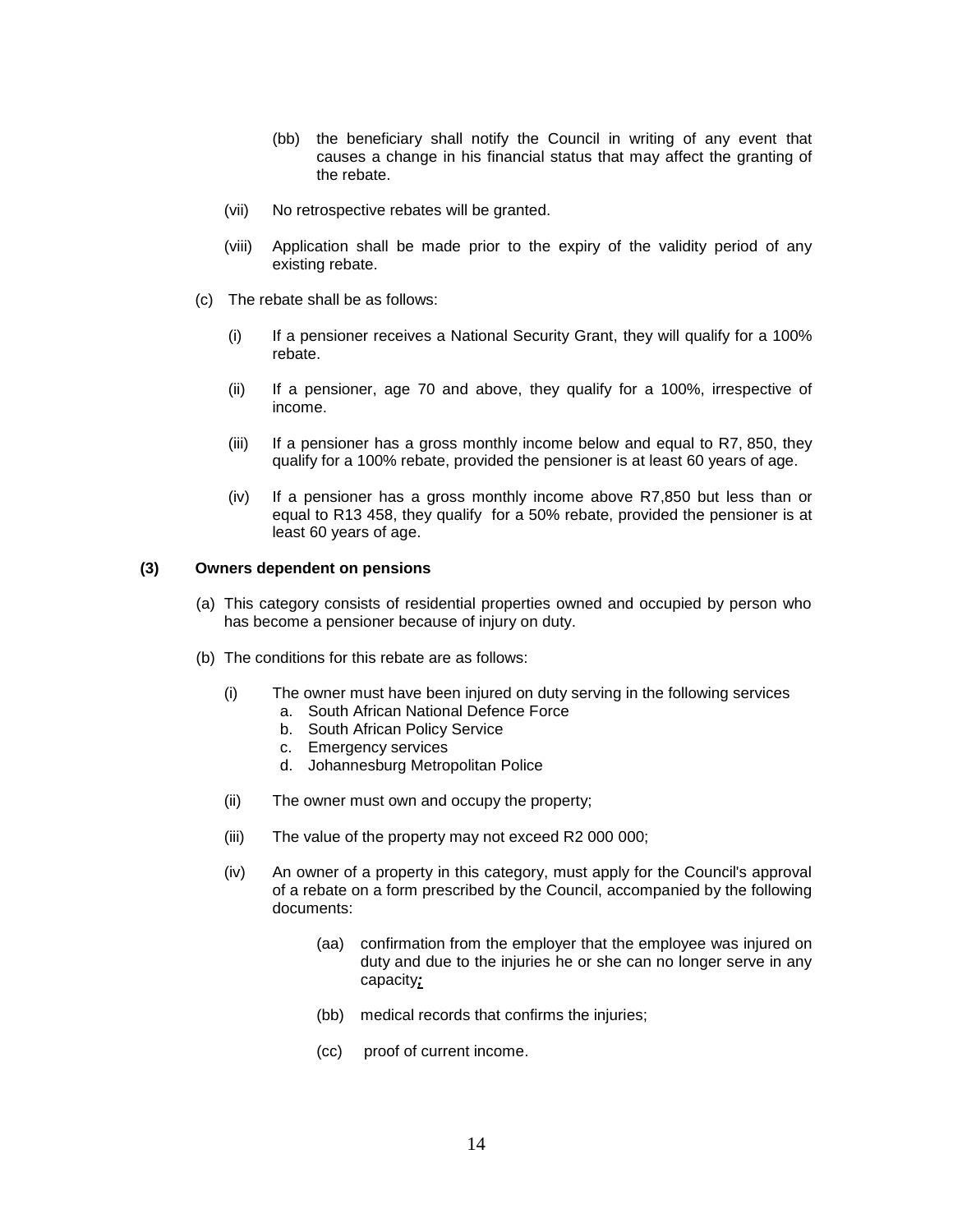- (v) A rebate shall be granted for a maximum duration of the Valuation roll provided that:
	- (aa) It shall be necessary to reapply if the status of the beneficiary changes within the period;
	- (bb) the beneficiary shall notify the Council in writing of any event that causes a change in his financial status that may affect the granting of the rebate;
- (vi) No retrospective rebates will be granted.
- (iv) Application shall be made prior to the expiry of the validity period of any existing rebate.
- (c) The rebate shall be as follows:
	- If a pensioner receives a National Security Grant, he/she qualifies for 100% rebate.
	- If a pensioner, age 70 and above, he/she qualifies for a 100%, irrespective of income.
	- If a pensioner has a gross monthly income below and equal to R7, 850, he/she qualifies for a 100% rebate, provided the pensioner is at least 60 years of age.
	- If a pensioner has a gross monthly income above R7, 850 but less than or equal to R13, 458, he/she qualifies for a 50% rebate, provided the pensioner is at least 60 years of age.

#### **(4) Heritage properties**

- (a) This category comprises property:
	- (i) declared as heritage sites in terms of Section 27 of the National Heritage Resources Act, 25 of 1999;
	- (ii) designated as protected areas in terms of section 28 of the National Heritage Resources Act; and
	- (iii) designated as heritage areas in terms of section 31 of the National Heritage Resources Act;
- (b) The conditions relating to this category are:
	- (i) Application for a rebate must be made annually on a form prescribed by the Council.
	- (ii) The rebate contemplated in this category shall be subject to any limitations that may be placed on financial incentives for the conservation of heritage resources in terms of section 43 of the National Heritage Resources Act;
- (c) The rebate shall be a maximum of 20% of the current monthly rates.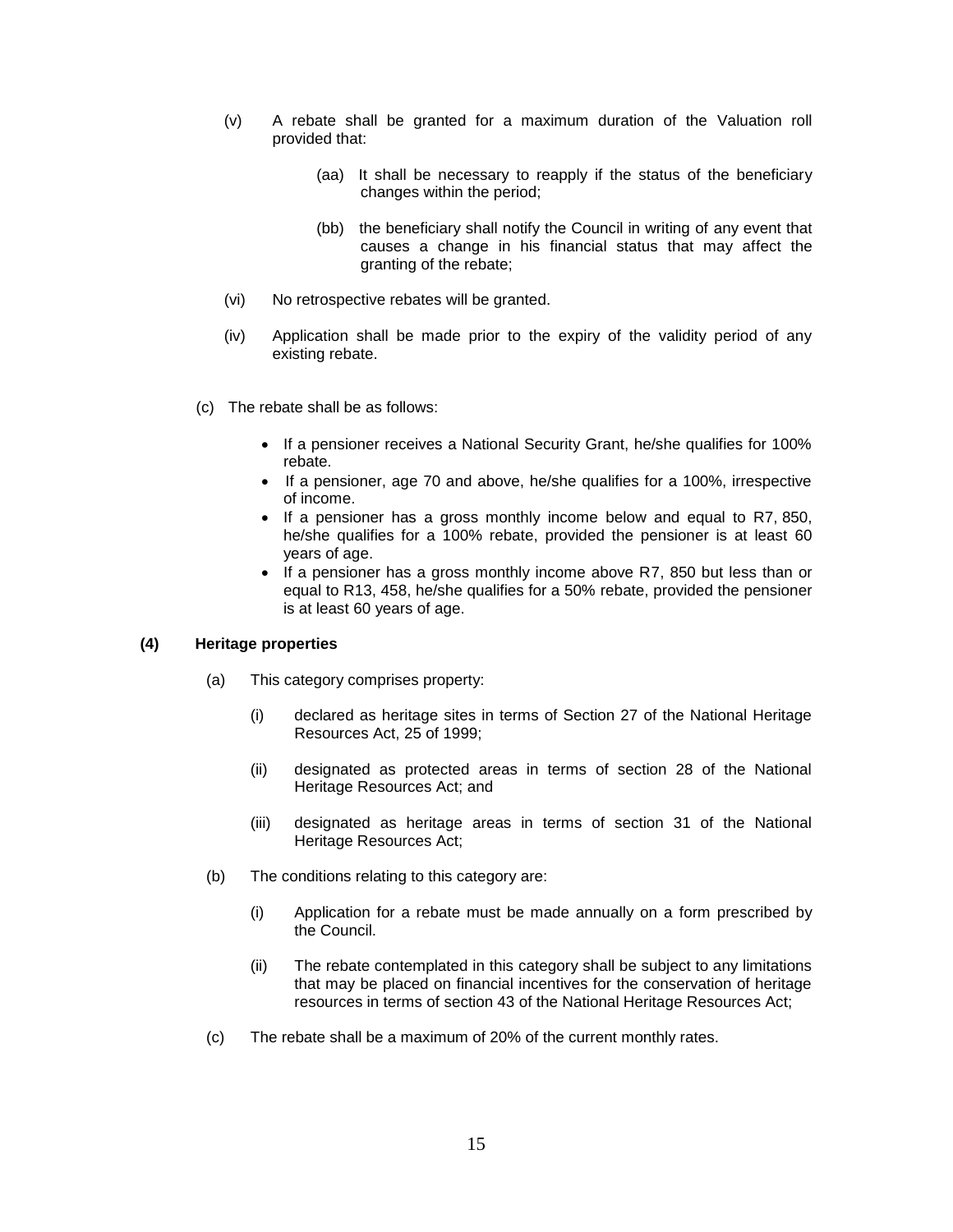#### **(5) Residential sectional title rebate**

- (a) The category consists of properties on which a high density residential development (including sectional title units) is undertaken.
- (b) A rebate of 5% of the current monthly rates will be applied.

#### **(6) Protection of animals**

- (a) This category comprises property registered in the name of any institution or organisation which has as its exclusive objective the protection of animals.
- (b) A maximum of 100% of the current monthly rates will apply.
- (c) Property owner must apply for this rebate/exemption

#### **(7) Disaster areas**

- (a) The category consists of property situated within an area affected by a disaster within the meaning of the Disaster Management Act 57 of 2002;
- (b) The applicable requirements are as follows:
	- (i) The owner of the property must apply to the Council for a rebate on a prescribed form, accompanied by such proof as the Council may reasonably require to substantiate the application; and
	- (ii) The rebate shall be subject to such duration and limitations as the Council may determine in relation to a specific disaster or event.
- (c) The rebate shall be a maximum of 100% of the current monthly rates.

#### **(8) Vacant land**

- (a) This category comprises land outside the urban development boundary which is vacant.
- (b) The applicable requirements are:
	- (i) The owner of the property must apply in writing to the Council for a rebate.
	- (ii) The rebate is only available if the property could not be developed as a result of the unavailability of bulk infrastructure and/or bulk services for the duration of the Council's ensuing financial year.
	- (iii) A letter to this effect from the Department Development Planning, Joburg Water and City Power or its delegate, must accompany the application.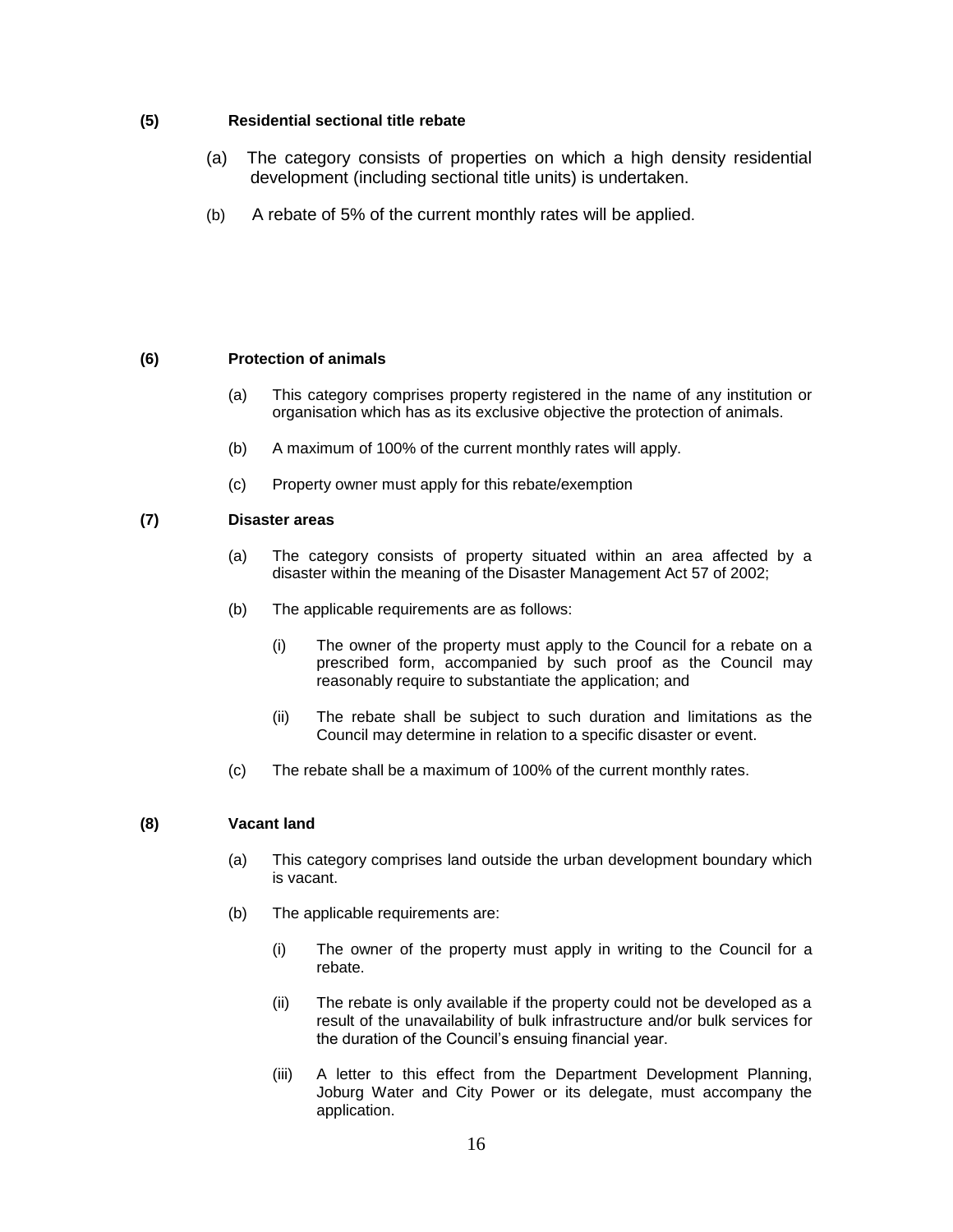(c) The rebate is a maximum of 50% of the current monthly rates.

#### **(9) Housing Development Schemes for Retired Persons**

- (a) This category consists of properties owned by juristic persons that fall under the Housing Development Schemes for Retired Persons Act, 65 of 1988, as amended.
	- (i) It is required that the owner of property shall pass on the benefit of the rates rebate to the registered holder/s of a right of occupation in the Scheme.
	- (ii) if the owner fails to pass the benefit of the rates rebate on to the registered holder/s, the Council may apply the full rating with retrospective effect to the date of commencement of the rebate.
	- (iii) The rebate shall be a maximum of 50% of the current monthly rates.

#### **(10) Registered Social Landlords**

- (a) The category comprises properties owned by individuals or entities designated as Registered Social Landlords under the Registered Social Landlord Policy of the City.
- (b) The requirements are as follows: The property must comply with the conditions contained in the Registered Social Landlord Policy.
- (c) The rebate is as follows:
	- (i) 40% of the current monthly rates where the property is zoned for commercial use and is rated accordingly.
	- (ii) If a Public Benefit Organisation, registered as a non-profit organisation in terms of Section 30 of the Income Tax Act, provides services on a property which meet the requirements of welfare and humanitarian services as defined in the Schedule of the Act and is designated as a registered social landlord, the rate applicable to a Public Benefit Organisation shall apply.

#### **(11) Child Headed Households**

- (a) This category comprises properties owned as specified below, which are occupied by a household headed by a minor.
- (b) The requirements are as follows:
	- (i) The property is worth not more than R2, 000 000.00;
	- (ii) The property must be owned by a terminally ill parent or the child or deceased estate of the parent;
	- (iii) The terminally ill parent or their children must annually apply for the rebate. The application must be accompanied by: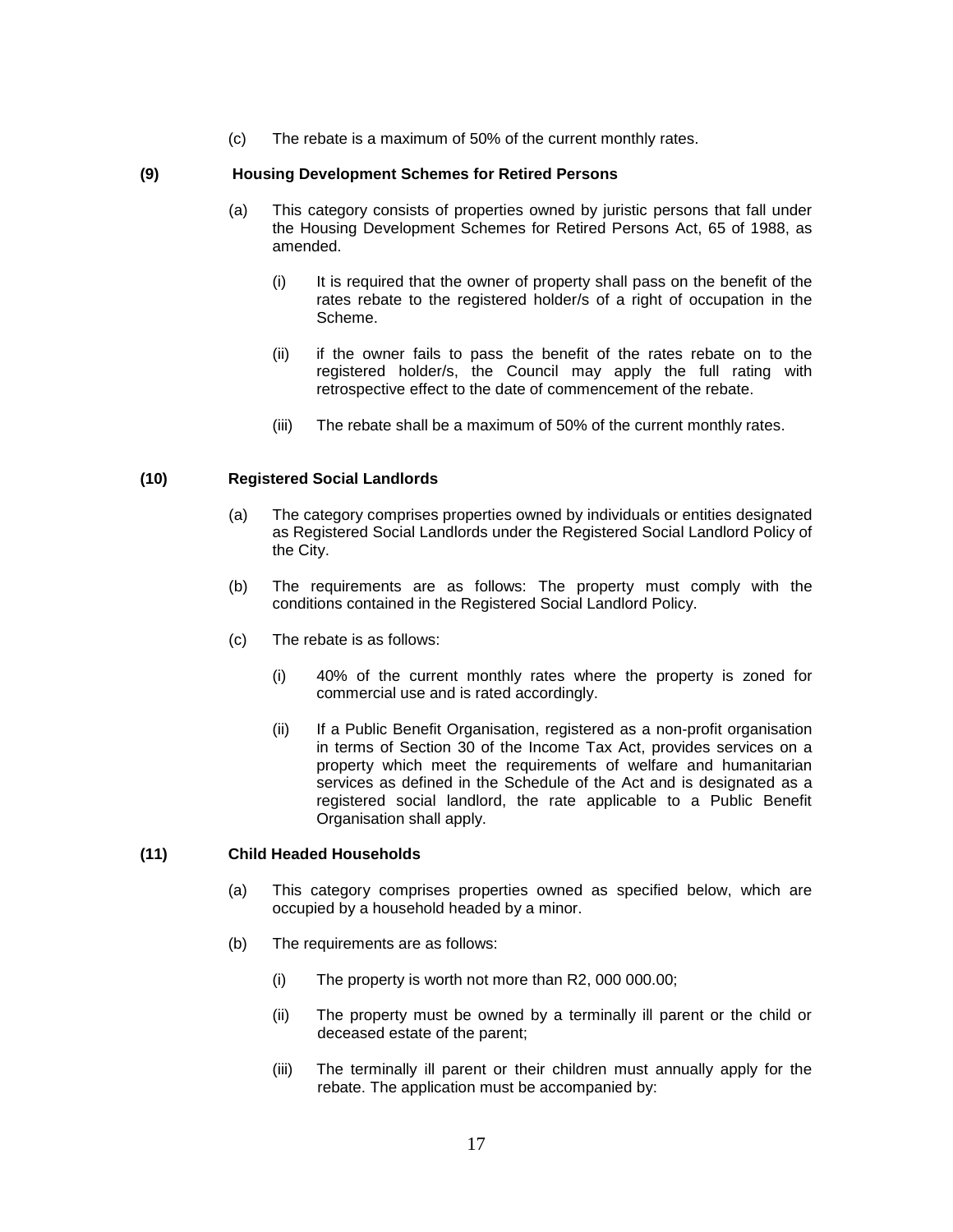- (aa) confirmation from the Social worker appointed by Council that has investigated the minors of the household and found that the permanent occupants are minors and the household is headed by a minor;
- (bb) if the parent is deceased,
	- a copy of the Letter of Executorship of administration of the deceased estate;
	- a copy of the liquidation and distribution account showing transfer of the property to the minor;
	- the death certificate of the parent;
- (cc) if the parent is terminally ill, a certified copy of a medical report confirming his/her status;
- (dd) birth certificates of all minors residing on the property.
- (iii) The rebate will lapse:
	- (aa) when the child head of the household reaches the age of majority;
	- (bb) on alienation of the property;
	- (cc) when the child head of the household ceases to reside permanently on the property;
	- (dd) when the Department of Social Development no longer regards the household as being child headed; or
	- (ee) when applications are not submitted annually (late applications may be reinstated with effect from the next practical billing cycle).
- (c) The applicable rate shall be a maximum of 100% of the current monthly rates.

#### **(12) New building Incentive**

- (i) The rebate will apply to new building developments that would take place within the identified Corridors of Freedom in line with the Growth and development Strategy 2040.
- (ii) The detailed qualifying criteria will be provided by the Department Development Planning in line with the policy for Corridors of Freedom as approved by Council.
- (iii) The development must be in line with the development requirements set out by the City.
- (iv) The proposed development must follow all planning by-laws.
- (v) The rebate will be applied as follows.
	- a. The property owner will pay a quarter of the rate as per the category of land for a period not exceeding two years during the construction phase.
	- b. The property owner will pay half the rate on the first year of operation as per the category of land.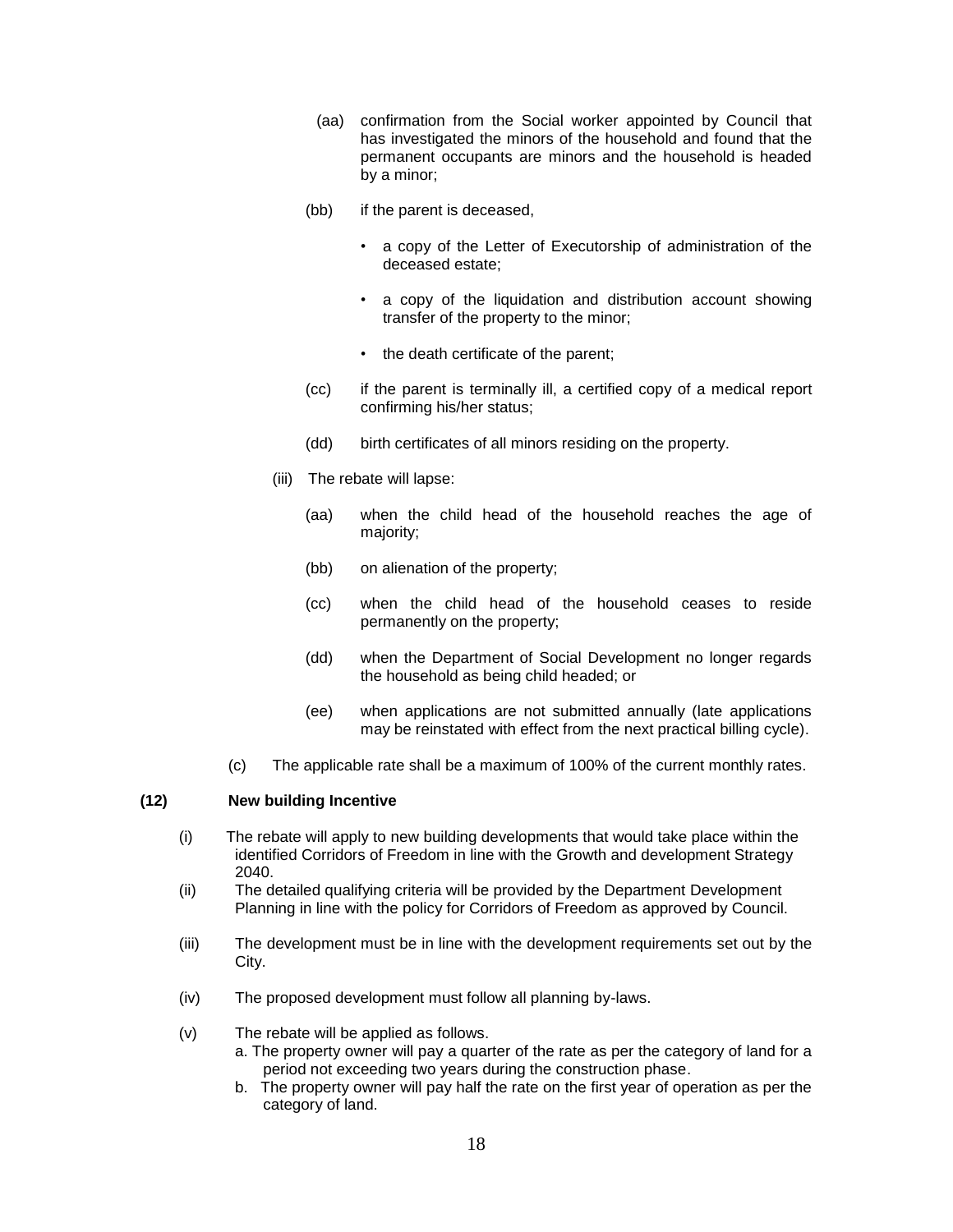- c. The property owner will pay full rates as per the category of property from the second year of operation onwards.
- (vi) The developer must apply to the Department of Development Planning for the approval of the project
- (vii) Once the project is approved by Department of Development Planning, Property Unit will process the rebate in SAP.

#### **(13) Cumulative rebates shall not exceed 100%.**

The Council may, notwithstanding any rebate granted, resolve that all rateable property, including properties in respect of which 100% rebates are granted, shall be subject to the payment of such minimum property rate as the Council may determine.

# **8. SPECIAL RATING AREAS**

- (1) On receipt of an appropriate application the Council may by resolution determine an area within the municipality as a special rating area in terms of Section 22 of the Act, subject to such conditions as it may deem necessary, and levy an additional rate on property in that area for the purpose of raising funds for improving or upgrading that area.
- (2) The determination of a special rating area must be consistent with the objectives of the integrated development plan of the Council.

# **9. LIABILITY FOR RATES**

- (1) A property rate is a debt in respect of taxation in terms of section 11 of the Prescription Act, 68 of 1969, and the Council can recover rates in arrear for a period of up to 30 years.
- (2) On the basis that rates constitute taxation, there is no specific counter-performance due by the Council in exchange for the receipt of the rates.
- (3) Rates -

(a) which are recovered by the Council on an annual or a monthly basis, are payable on or before the due date stipulated in the account sent to the ratepayer.

(b) are payable in full on or before the due date and interest will be charged on rates that are in arrears.

- (4)
	- (i) A ratepayer remains liable for the payment of the rates whether or not an account has been received and if an account has not been received, the onus shall be on the ratepayer concerned to establish the amount due for the rates and to pay that amount to the Council.
	- (ii) Liability for, and payment of, rates is governed by the Act and the City's Credit Control and Debt Collection By-Laws and Policy.
	- (iii) Section 27(1)(a) provides that property owner who is liable for rate must furnish the City with an address where correspondence can be directed to.
- (5) In the case of joint ownership of property, all the property owners are jointly and severally liable for the payment of rates and any interest charges thereon.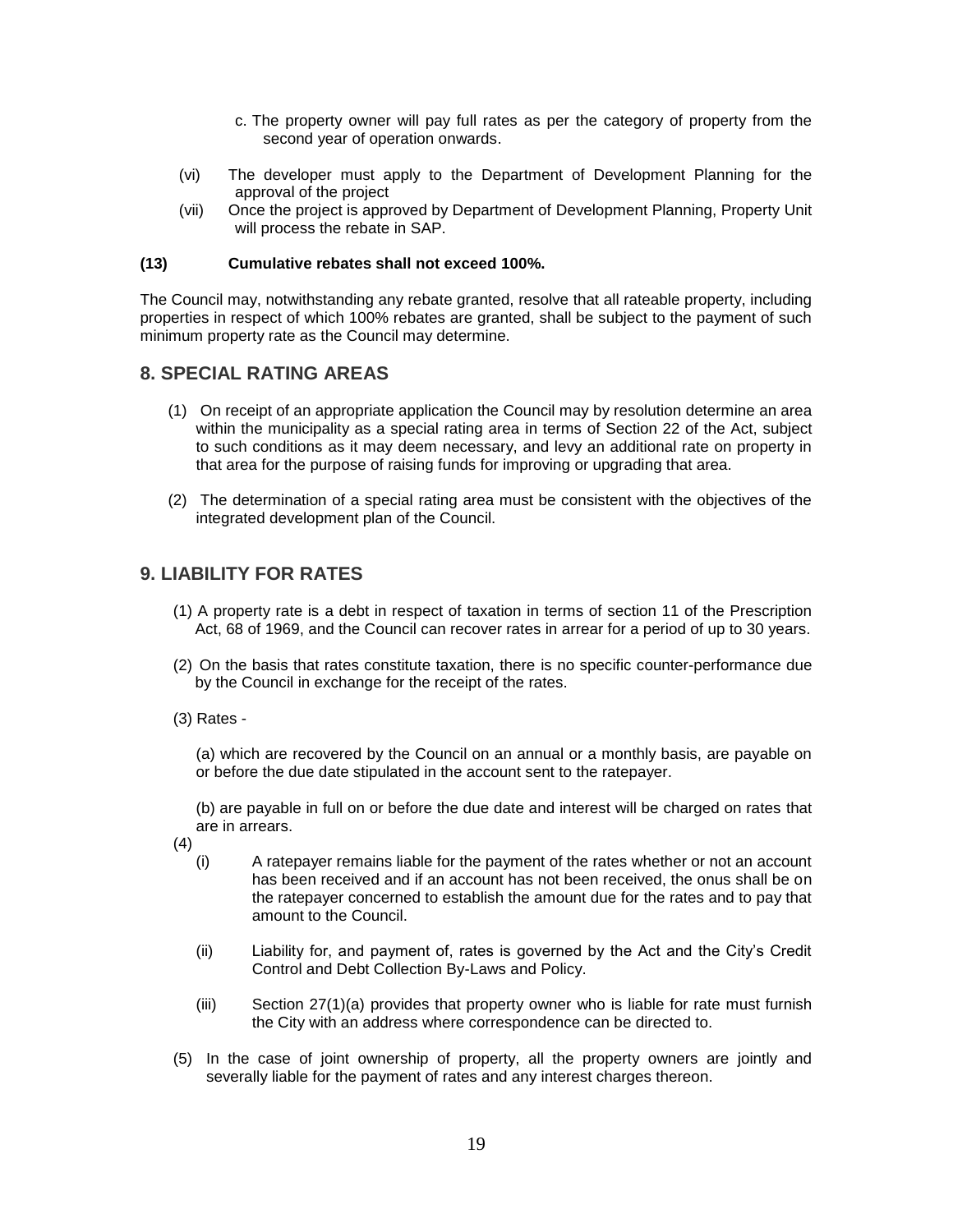- (6) In respect of property that has been let by a ratepayer, the Council may recover unpaid rates from the tenant to the extent of any unpaid rental due to the ratepayer.
- (7) The Council may recover unpaid rates from the agent of the ratepayer but only to the extent of the rental in respect of the property concerned received by the agent, less any commission due to the agent by the ratepayer.
- (8) A ratepayer that wishes to dispose of a property must comply with the provisions of section 118 of the Systems Act, which requires an advance payment of an amount to cover, inter alia, the rates due before a certificate as contemplated in the said section is issued, such payment to be calculated to cover a lead time as specified in the Systems Act
- (9) A rate levied by the Council on a sectional title unit is payable by the owner of the unit.

# **10. DEALING WITH APPLICATIONS**

The Council must consider every application in terms of this Policy within a reasonable time and may approve the application, subject to such conditions as the Council may deem appropriate under the circumstances, or refuse it.

# **11. TARIFF RATIOS FOR DIFFERENTIAL RATING DEALING WITH APPLICATIONS**

| Category                                                   | Ratio            |  |  |  |
|------------------------------------------------------------|------------------|--|--|--|
| <b>Business and Commercial</b><br>(a)                      | 2.8              |  |  |  |
| <b>Sectional Title Business</b><br>(b)                     | 2.8              |  |  |  |
| Sectional Title Residential<br>(c)                         | 1.0              |  |  |  |
| Sectional Title Other<br>(d)                               | 1.0              |  |  |  |
| <b>Residential Property</b><br>(e)                         | 1.0              |  |  |  |
| Residential with consent use<br>(f)                        | 2.0              |  |  |  |
| Municipal<br>(g)                                           | 0.00             |  |  |  |
| <b>State</b><br>(h)                                        | $\overline{1.5}$ |  |  |  |
| (i)<br>Farming                                             | 0.25             |  |  |  |
| Public Service Infrastructure<br>$\overline{(\mathbf{j})}$ | 0.25             |  |  |  |
| <b>Agricultural Business</b><br>(k)                        | 2.8              |  |  |  |
| Agricultural Residential<br>(1)                            | 0.9              |  |  |  |
| Agricultural other<br>(m)                                  | 0.9              |  |  |  |
| Vacant Land<br>(n)                                         | $\overline{4}$   |  |  |  |
| Mining<br>(o)                                              | 2.8              |  |  |  |
| Education<br>(p)                                           | .25              |  |  |  |
| Religious<br>(q)                                           | 0.00             |  |  |  |
| Public Service Infrastructure-Private<br>(r)               | 0.25             |  |  |  |
| (s)<br>Private open space                                  | 0.25             |  |  |  |
| <b>Public Benefit</b><br>(t)                               | 0.25             |  |  |  |
| Multipurpose Residential<br>(u)                            | $\overline{1.0}$ |  |  |  |
| Multipurpose Business<br>(v)                               | 2.8              |  |  |  |
| Illegal use (penalty tariff)<br>(w)                        | $\overline{4}$   |  |  |  |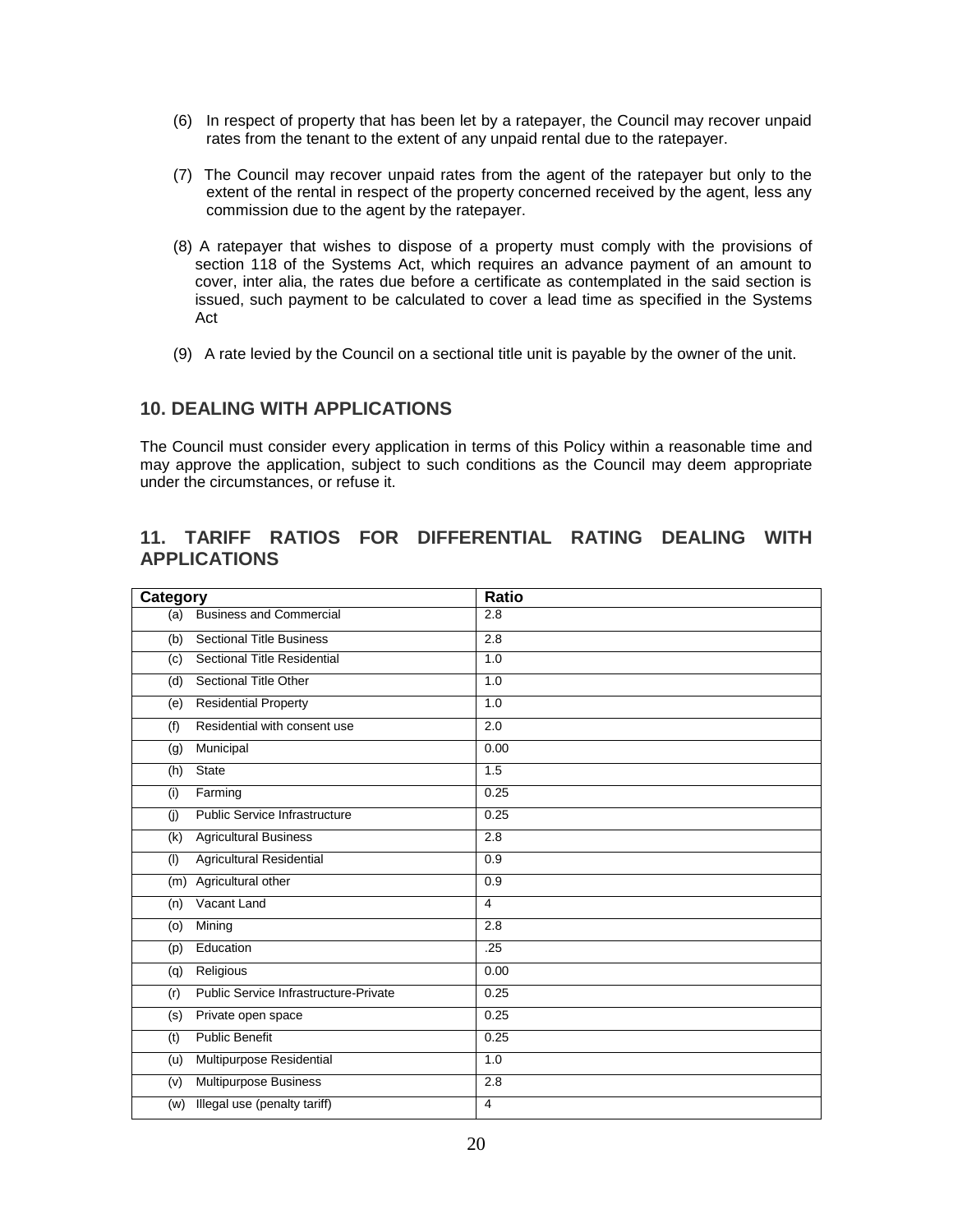| <b>No</b>       | Category                          | Ratio<br>2014/2015 | <b>Rates for</b><br>2014/2015<br>(Cents in<br>the Rand) | Ratio<br>2015/2016 | <b>Rates for</b><br>2015/2016<br>(Cents in the<br>Rand) | % Increase<br>For 2015/2016 |
|-----------------|-----------------------------------|--------------------|---------------------------------------------------------|--------------------|---------------------------------------------------------|-----------------------------|
| $\mathbf{1}$    | <b>Agricultural Residential</b>   | 0.9                | 0.005545                                                | 0.9                | 0.005878                                                | 6%                          |
| $\overline{c}$  | <b>Agricultural Business</b>      | 2.8                | 0.017252                                                | 2.8                | 0.018287                                                | 6%                          |
| 3               | Agricultural other                | 0.9                | 0.005545                                                | 0.9                | 0.005878                                                | 6%                          |
| $\overline{4}$  | Residential                       | 1                  | 0.006161                                                | $\mathbf{1}$       | 0.006531                                                | 6%                          |
| 5               | Consent use                       | $\overline{2}$     | 0.012322                                                | $\overline{2}$     | 0.013061                                                | 6%                          |
| 6               | <b>Business and</b><br>Commercial | 2.8                | 0.017252                                                | 2.8                | 0.018287                                                | 6%                          |
| $\overline{7}$  | Sectional title business          | 2.8                | 0.017252                                                | 2.8                | 0.018287                                                | 6%                          |
| $\overline{8}$  | Sectional title residential       | $\mathbf{1}$       | 0.006161                                                | $\mathbf{1}$       | 0.006531                                                | 6%                          |
| $\overline{9}$  | Sectional title other             | $\mathbf{1}$       | 0.006161                                                | $\mathbf{1}$       | 0.006531                                                | 6%                          |
| 10              | Municipal property                | $\Omega$           | $\Omega$                                                | $\Omega$           | $\Omega$                                                | 6%                          |
| 11              | Farming                           | 0.25               | 0.001540                                                | 0.25               | 0.001632                                                | 6%                          |
| 12              | Mining land                       | 2.8                | 0.017252                                                | 2.8                | 0.018287                                                | 6%                          |
| 13              | Vacant land                       | $\overline{4}$     | 0.024646                                                | $\overline{4}$     | 0.026124                                                | 6%                          |
| 14              | PSI                               | 0.25               | 0.001540                                                | 0.25               | 0.001632                                                | 6%                          |
| 15              | PSI privately owned               | 0.25               | 0.001540                                                | 0.25               | 0.001632                                                | 6%                          |
| 16              | Private open spaces               | 0.25               | 0.001540                                                | 0.25               | 0.001632                                                | 6%                          |
| $\overline{17}$ | <b>State</b>                      | 1.5                | 0.009242                                                | 1.5                | 0.009796                                                | 6%                          |
| 18              | Public benefit                    | 0.25               | 0.001540                                                | 0.25               | 0.001632                                                | 6%                          |
| 19              | Education                         | 0.25               | 0.001540                                                | 0.25               | 0.001632                                                | 6%                          |
| 20              | <b>Religious</b>                  | 0                  | $\Omega$                                                | 0                  | 0                                                       | 6%                          |
| $\overline{21}$ | Multipurpose Residential          |                    | 0.006161                                                | $\mathbf{1}$       | 0.006531                                                | 6%                          |
| $\overline{22}$ | Multipurpose Business             | 2.8                | 0.017252                                                | 2.8                | 0.018287                                                | 6%                          |

| <b>PENALTY TARIFF</b> |                |  |                       |    |   |    |
|-----------------------|----------------|--|-----------------------|----|---|----|
|                       | Illegal<br>use |  | 24646<br>ົດຕ<br>∪.∪∠' | ,, | . | 6% |